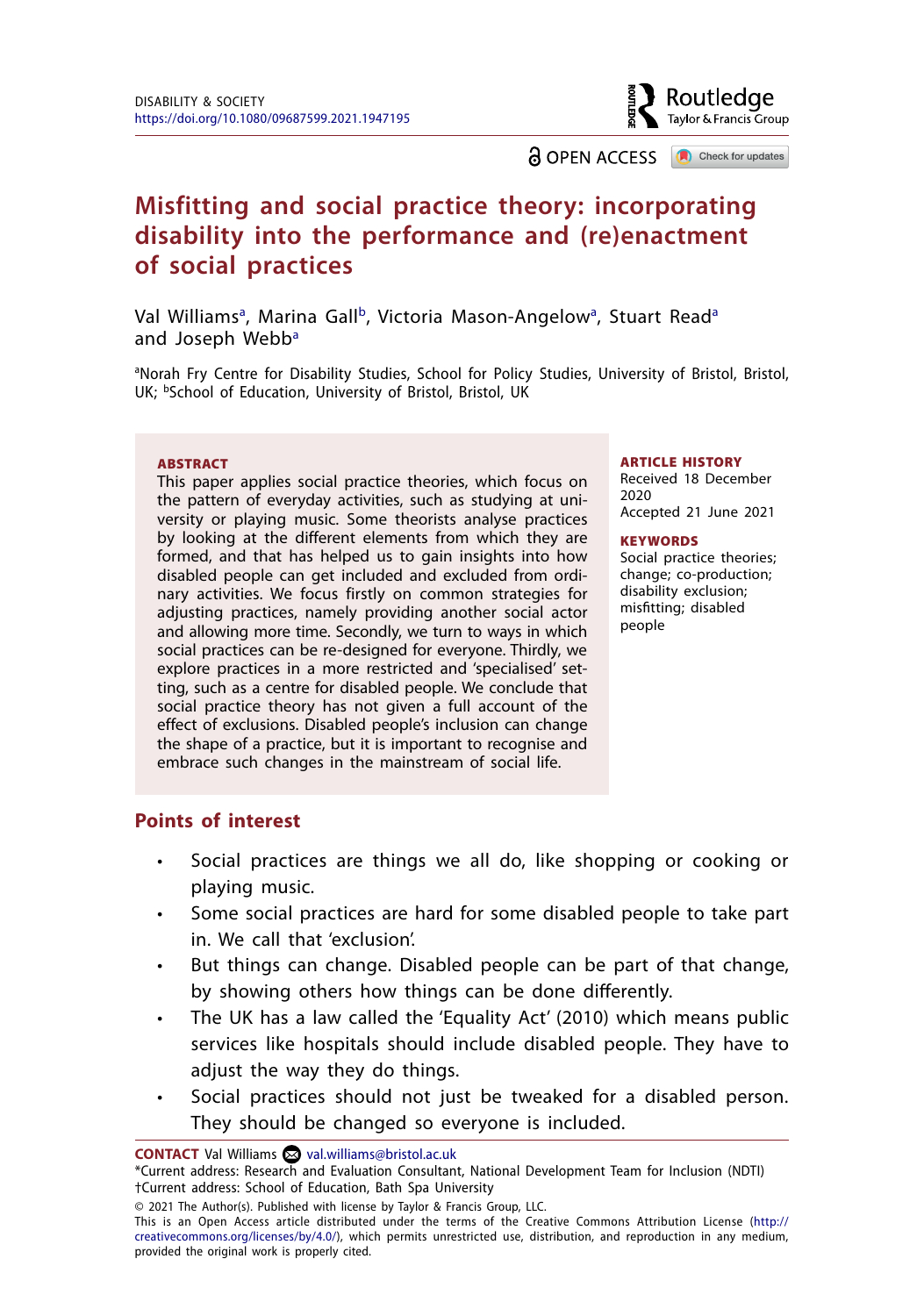### **Introduction and background**

<span id="page-1-8"></span>This paper sets out to consider how and in what circumstances common social practices are adjusted or changed by or for disabled people, and the impact of these adjustments on disabled people themselves, building on Williams et al. ([2018](#page-21-0)). In that paper we proposed a platform for our research, suggesting that the concerns of Disability Studies could successfully complement 'social practice theories', moving the gaze away from individual behaviours, strengths and shortcomings, and instead focussing on the things we do as entities in their own right (Hui, Schatzki, and Shove [2017,](#page-19-0) 1–7).

<span id="page-1-5"></span><span id="page-1-4"></span><span id="page-1-2"></span>A social practice is anything which human beings do regularly, and includes mundane activities such as cooking, gardening, and in the context of this research, studying, playing an instrument or going for a health check. Social practice approaches (Reckwitz [2002](#page-20-0); Schatzki [2001\)](#page-20-1), focus on practices as entities in their own right, and seek ways to understand how they are shaped, offering a tool for Disability Studies to examine how the common fabric of social life can unwittingly exclude certain actors – for instance, disabled people. Shove, Pantzar, and Watson ([2012\)](#page-20-2) suggest that practices are formed from three types of basic 'elements', human competencies, material resources and meanings, a framework which was particularly useful to unpick and challenge the barriers and exclusions experienced by disabled people.

<span id="page-1-7"></span><span id="page-1-6"></span><span id="page-1-3"></span><span id="page-1-1"></span>As Oliver and Barnes ([2012,](#page-20-3) 50) have argued, useful research should re-direct our attention towards the social world, and the ways in which it is organised, and critical disability scholars have continued to seek out theoretical models which lead to practical change (Vehmas and Watson [2014;](#page-21-1) Hedge and MacKenzie [2012](#page-19-1)). That is precisely what social practice theories offer. Having set out our stall (Williams et al. [2018](#page-21-0)), we now return to reflect on how this approach helped us to understand practical action by and on behalf of disabled people. As we shall see in this paper, 'change' in this context extended well beyond the reasonable adjustments which are mandated by the UK [Equality Act \(2010\)](#page-19-2) and in this paper we return to some of the deeper ways in which social practice theory can help to conceptualise what inclusion in society means at the level of everyday action, and how these examples help to re-shape the theory itself.

<span id="page-1-0"></span>The research programme reported in this paper, 'Getting Things Changed', took place from 2015–18. At our final conference, disabled people reiterated a theme that had become common amongst disabled researchers and collaborators in our project, namely that they felt 'singled out' as different, precisely because some individual adjustment to a practice was being offered. Disabled students and staff in higher education, patients at hospitals, and even people living with dementia who attended day activity groups – all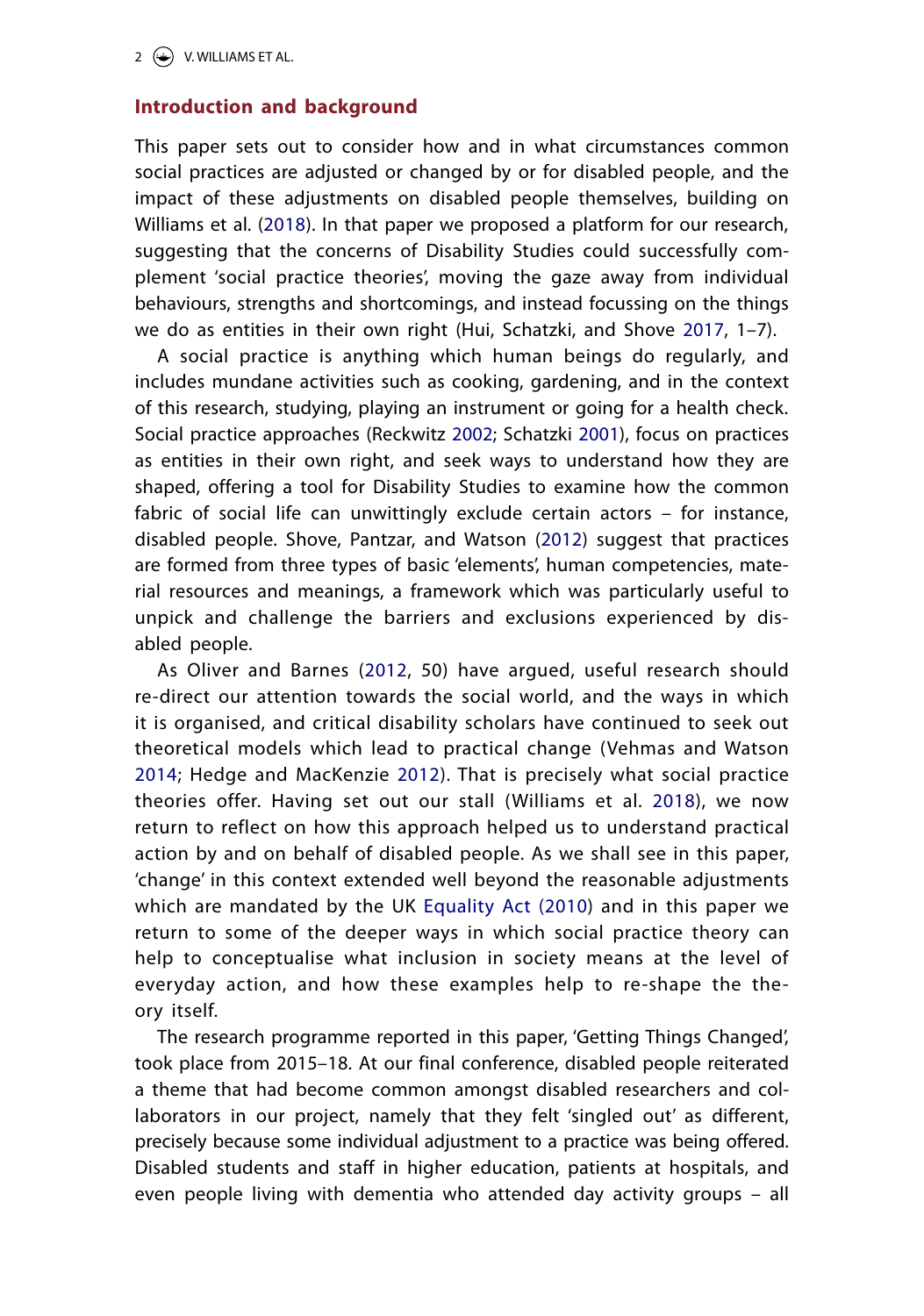felt that the UK Equality Act 2010 was not adequate. In particular, they felt the duty to make 'reasonable adjustments' often left them feeling (at best) embarrassed, and (at worst) guilty or furious about being excluded from practices set up for non-disabled people. For instance, a student with mobility differences had to enter the lecture theatre via a different entrance from others, thus missing the opportunity to 'hang out' and chat with classmates (Merchant et al. [2018](#page-19-3)), and a hospital patient who used a wheelchair was unable to press a door release button as it was too high for them to reach (Read, Heslop, et al. [2018](#page-19-4)).

<span id="page-2-5"></span><span id="page-2-4"></span><span id="page-2-3"></span><span id="page-2-2"></span><span id="page-2-0"></span>Instead of focusing on human intentions or behaviour, social practice theorists consider how human beings are 'recruited to' practices, or become carriers of practices (Hargreaves [2011](#page-19-5), 83; Alkemeyer and Buschmann [2017,](#page-18-0) 9). Booking a taxi ride, boarding a train or entering a supermarket might seem to be done in ways that we choose freely on each occasion. However, the ways we do things in society are governed by rules which might remain unseen and unquestioned most of the time, but which can bind groups of people together (Schatzki [1996\)](#page-20-4) via their shared practical understanding (Schatzki [2001,](#page-20-5) 11). Conversely, at each moment of enactment of any practice, the elements are reconfigured 'in ways that subtly, but sometimes significantly, change all subsequent formulations' (Shove, Pantzar, and Watson [2012,](#page-20-2) 13). As argued in Williams et al. ([2018\)](#page-21-0) there are many everyday practices which routinely exclude certain social actors, such as people with various kinds of disabilities or impairments. This is not because of some inherent ability or lack of ability in the individual, but is a direct result of the way the practice is organised. While social practice theories offer a clear lens to focus on the practice, rather than the person, we nevertheless argue in this paper that the inclusion or exclusion of particular groups of social actors can and does change the shape of a practice. Thus, we build a case here for bringing back the social actor into social practice theory.

<span id="page-2-6"></span><span id="page-2-1"></span>When disabled people engage in some of the social practices we have mentioned, their very participation may disturb and throw up questions about the familiar. A taxi ride cannot be taken for granted if the person booking this service uses a wheelchair. Moreover, a supermarket trip may have to be carefully thought through for someone with autism or a sensory impairment. This process of 'disturbing' has been described by Garland-Thomson ([2011](#page-19-6)) as 'misfitting': a disabled person might be left out of common practices, because their body or their mind does not 'fit'. For instance, a person who uses a wheelchair for mobility may find that they are literally locked out of a building, or the use of a toilet (Titchkosky [2008\)](#page-21-2). A person only becomes a 'misfit' because there is a common arrangement for doing something which has evolved to suit the 'majority' of human beings, but which often ignores those at the margins.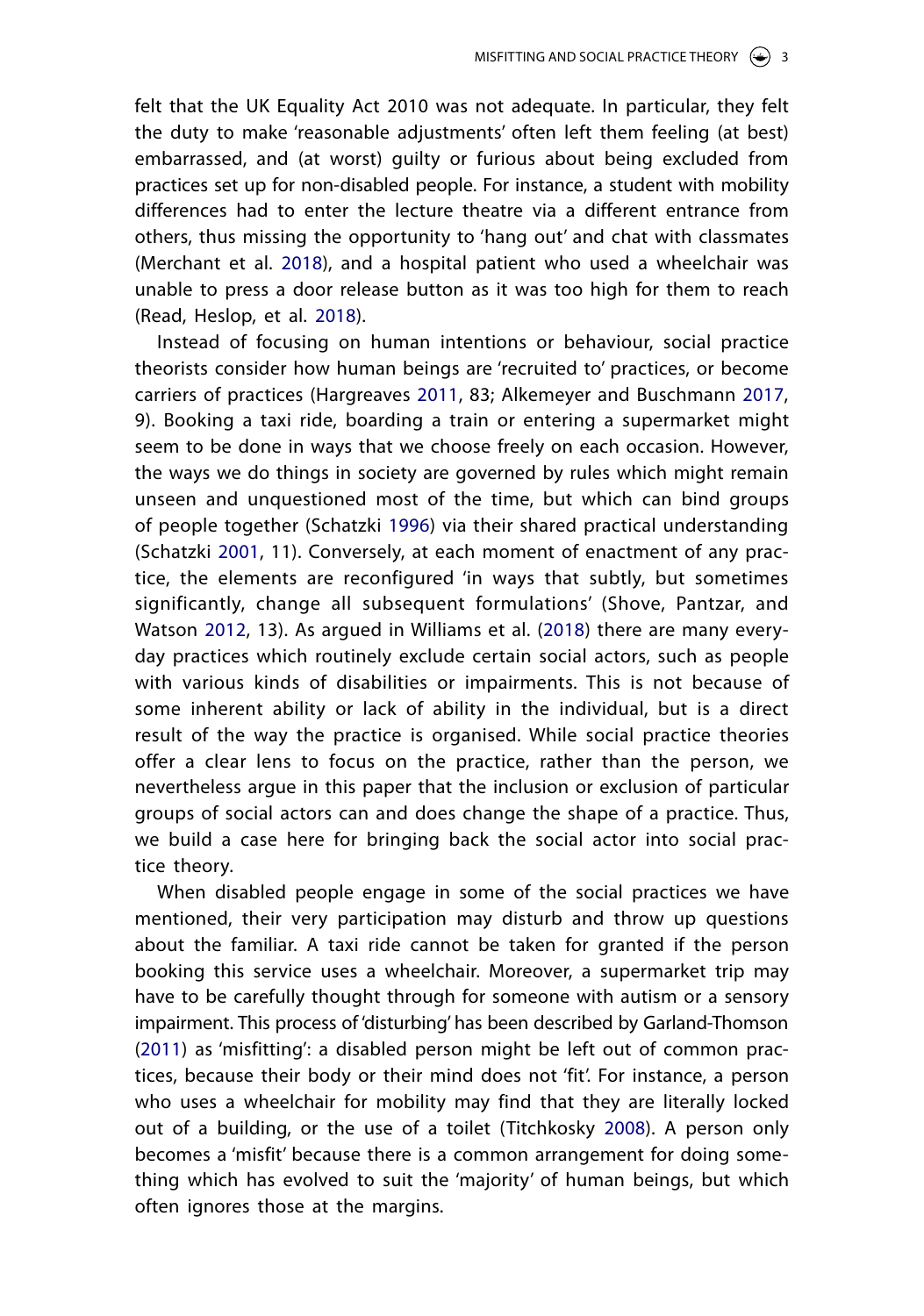#### $4 \quad \Leftrightarrow$  V. WILLIAMS ET AL.

<span id="page-3-4"></span><span id="page-3-2"></span>This paper will employ the idea of 'misfitting', as we also did in Read, Williams, et al. ([2018\)](#page-20-6) and Merchant et al. [\(2020](#page-19-7)) since it reminds us continually of the arbitrary nature of the rules and processes which govern social practices. Writing during the 2020 global Coronavirus pandemic, it is clear that everything we do can be changed, when needed. The goal for Disability Studies is to make changes that are inclusive of disabled people and universal for all members of society.

## **Getting Things Changed**

This paper draws on our programme of disability-related research which set out to examine how changes can be made to social practices on the terms of disabled people themselves. The research was designed and co-produced with disabled people, with a partnership with Disability Rights UK, and benefited from having several people identifying as disabled within the research team (Merchant et al. [2020](#page-19-7)) and 18 in the various groups assisting the research. We described the research broadly as 'co-productive' and we built on our own and others' experience of inclusive and participatory methodologies (Williams [2011;](#page-21-3) Barnes [2003](#page-18-1); Nind and Vinha [2014\)](#page-20-7).

<span id="page-3-5"></span><span id="page-3-3"></span><span id="page-3-0"></span>Our first objective was to identify barriers facing disabled people, but we wanted to do this not just as a 'list' of problems, but to analyse which of Shove, Pantzar, and Watson's ([2012\)](#page-20-2) elements in a social practice caused it to become exclusionary. Thus, as we shall explore, a deep understanding of everyday barriers is tied closely to the understanding of change.

The research was conducted via nine projects, all within separate contexts and with different foci. The range of data collected during the research programme as a whole was, thus, very wide, and largely qualitative: 203 practitioners and 245 disabled people took part, with self-identified impairments ranging from physical, sensory, mental health issues, autism, intellectual disabilities and dementia, and many multiple or complex impairments. The methodology was correspondingly diverse, each of the nine projects developing its own approach within the overall goals. In this paper we will focus on those practices which were adapted, supported, or adjusted with the interests of disabled people in mind. As we hope to demonstrate, this focus allows us to develop a deeper understanding of the drivers and constraints in these social practices, and the impact those have on disabled people's participation.

### **Methodology**

<span id="page-3-1"></span>Our research programme included several interview-based projects, analysed via a thematic process similar to that described in Braun and Clarke [\(2013](#page-19-8)). Interviews were transcribed and entered into qualitative data software for two stages of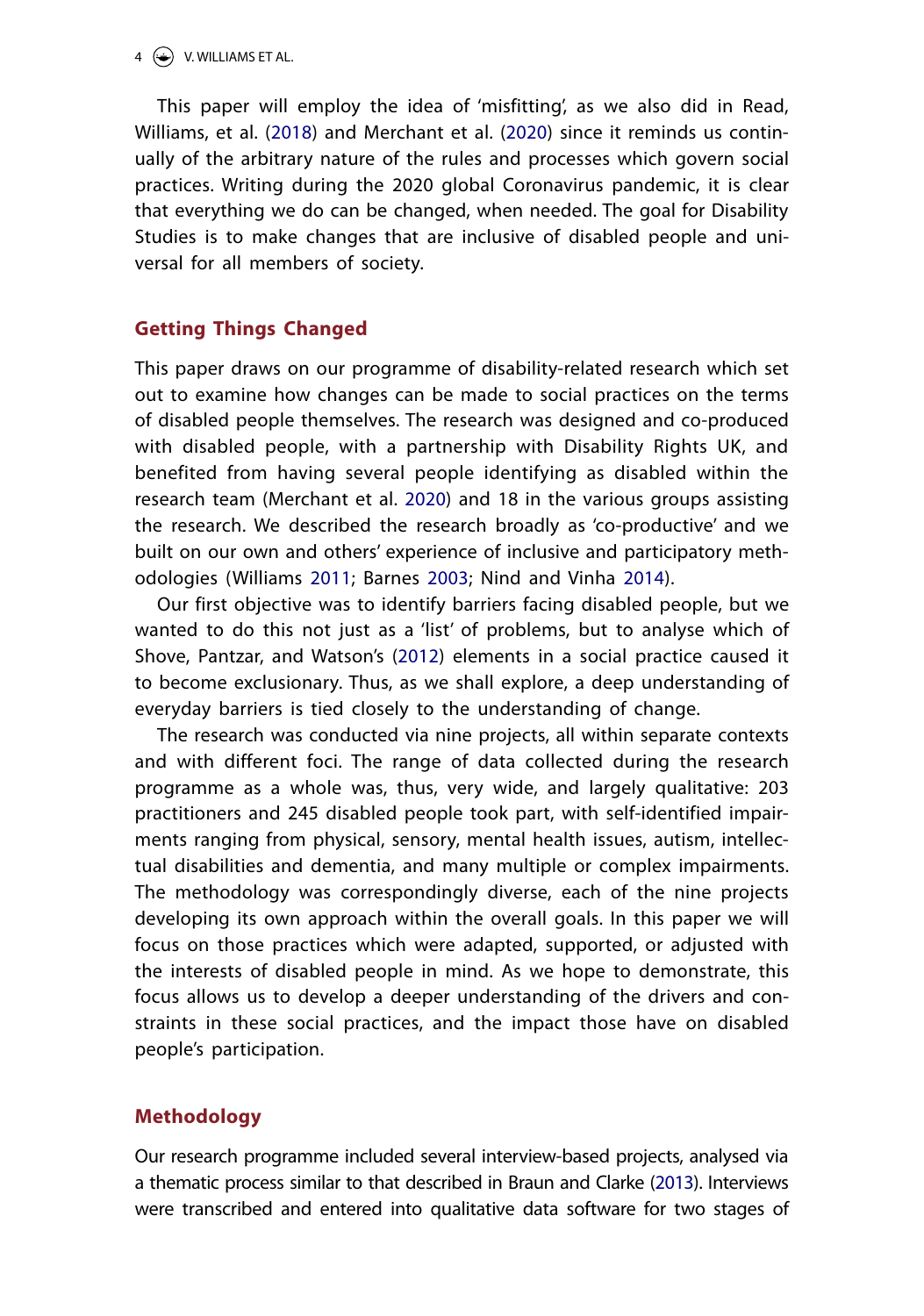<span id="page-4-4"></span>analysis. In the first stage, we wished to ground our findings within what was said, without any initial preconceptions, while in a second round of analysis, we adopted Saldaña's [\(2015](#page-20-8)) process coding, in order to identify particular social practices which were mentioned. In this paper we are particularly interested in the ways in which practices were adapted or 'reasonably adjusted' and so we pick out some central themes about the experiences described by our participants.

<span id="page-4-8"></span><span id="page-4-7"></span><span id="page-4-6"></span><span id="page-4-1"></span><span id="page-4-0"></span>There were three particular projects which took a different approach, with the goal of exploring interactional phenomena, via naturally occurring data. The video recordings in these data sets were collected mainly by Webb and Gall, in settings where people living with dementia visited for group activities (10 h of recorded data, 28 participants), in everyday activities at home and community with people with intellectual disabilities (9 h of data, 9 participants) and in special school music sessions (11 sessions, 10 young musicians). This data was collected specifically with the goal of pursuing a conversation analysis (CA) (Sidnell and Stivers [2014](#page-20-9)), which is reported in Williams et al. [\(2019](#page-21-4)), Antaki and Webb ([2019\)](#page-18-2), and Webb, Lindholm, and Williams ([2020](#page-21-5)). CA focuses on the fine detail of sequential interaction and enables analysts to understand the patterns underlying talk-in-interaction, following participants' concerns and interpretations only in so far as they are made visible in the recording (see Antaki [2012](#page-18-3)). The interplay between practice theorists and those interested in language-based interaction has only been tentative (Schatzki [2017](#page-20-10)), but in common with Schatzki [\(2017,](#page-20-11) 130), we would take the view that people 'carry out practices through both sayings and doings', and that what we say to each other is organised by projects and goals (Robinson [2014;](#page-20-12) Antaki and Webb [2019](#page-18-2)); these can both reproduce social institutions, and can 'talk them into being' (Heritage and Clayman [2010,](#page-19-9) 32). The current paper does not aim to delve into the technical detail of CA, but instead presents an overview of different methods and analysis employed in the project, drawn together via a social practice theory lens.

### <span id="page-4-5"></span><span id="page-4-3"></span><span id="page-4-2"></span>*Ethical issues*

Ethical considerations in our research programme included the need for informed consent by all participants. Confidentiality and anonymity were maintained for participants but not, of course, for those who were authors, which included the disabled academics and others involved in active ways in our research. Accessibility of information about the research was also a key issue in many parts of our research, and we produced 'easy-read' information about the research (with attention to such aspects as font size and the use of visuals to aid explanations) for people who might need support in deciding whether to participate. The projects which relied mainly on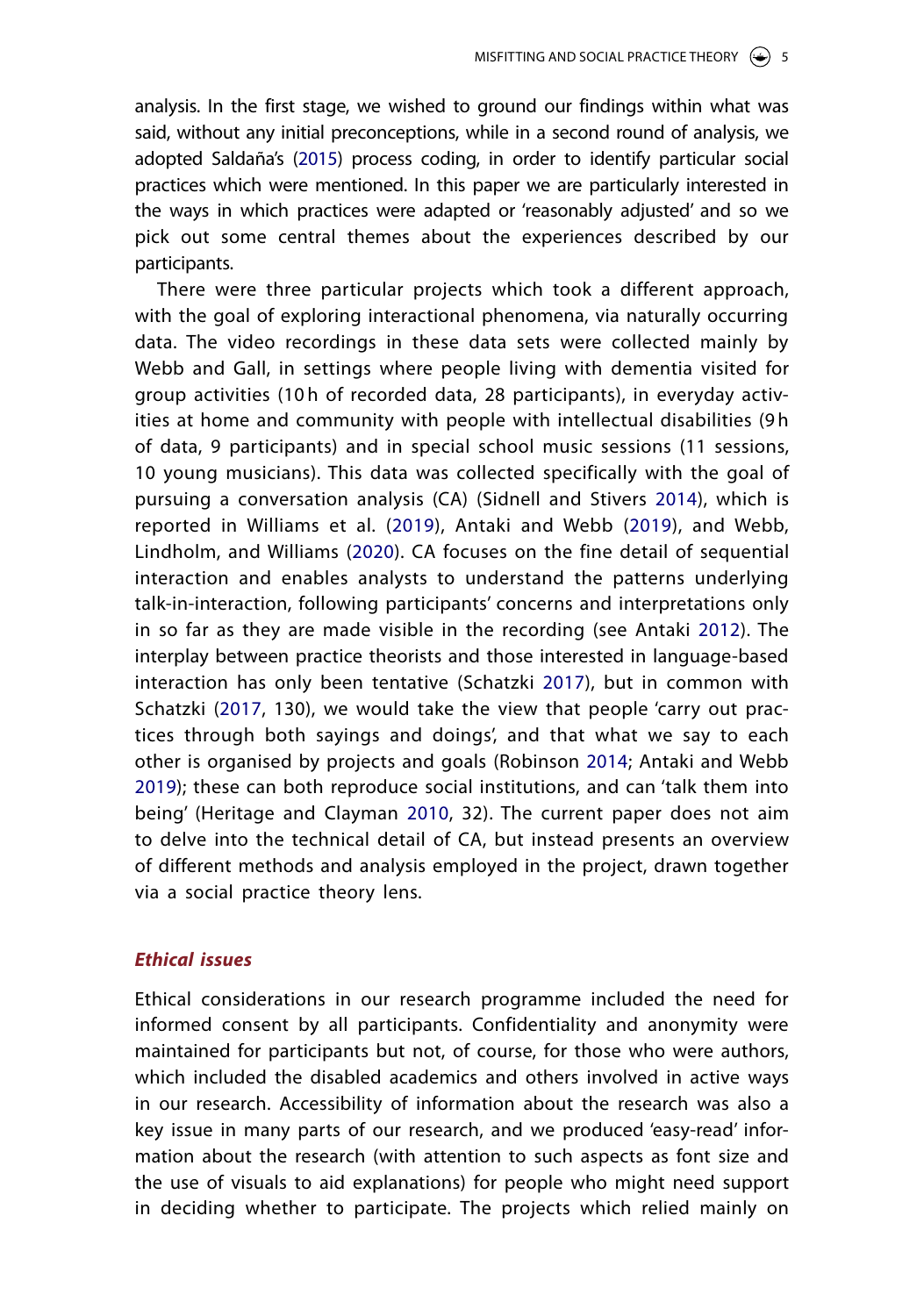interview data, and the music project, were approved by a University Faculty Ethics Committee.

<span id="page-5-2"></span>Collecting observed and video-recorded data is an even more ethically sensitive process, as it is hard to anonymise and conceal identities. With people who might lack capacity to consent, there are additional ethical issues to consider, which we addressed in several ways. Firstly, we adopted a repeated consent model in which, each time we met them, participants were asked whether or not they wished to take part in filming (Webb et al. [2020\)](#page-21-6). Secondly, we aimed to ensure that everyone could understand and relate to the information about the project which we provided. Not only was 'easy read' information used, but we also produced recruitment videos with our co-research groups, which were helpful for some participants who found large amounts of text challenging. However, those who were deemed not to have capacity to understand the consent process or the research were still, in some cases, included via personal consultees, in line with the Mental Capacity Act ([2005\)](#page-19-10) guidelines. In the schools where music sessions were recorded, the consent process took place through parents and family members, and all the non-disabled people in these data sets (personal assistants, support workers, teachers and teaching assistants) were also asked for informed consent.

<span id="page-5-3"></span><span id="page-5-1"></span><span id="page-5-0"></span>The projects involving people with intellectual disability in the community, as well as those with people with dementia, were approved by a national ethical committee, the Social Care Research Ethics Committee, who continued to support the researchers as new perspectives in methodology arose during the project (Dowling et al. [2019](#page-19-11); Williams et al. [2020;](#page-21-7) Webb et al. [2020](#page-21-8)). In all cases, therefore, the data presented in this paper has been anonymised, with assumed names and details changed slightly where they might make participants recognisable.

### **Findings: summary of publications in 'Getting Things Changed'**

Ideas about social practices permeated our publications between 2018–2020, and in this section, we offer a brief overview of the development of these ideas.

### *Disconnected practices*

One of the key issues for our research was the concept of 'reasonable adjustments' ([Equality Act 2010\)](#page-19-12), which are intended to be ways of altering social practices and other arrangements for disabled people, and a central finding was the failure to provide such adjustments successfully (see for instance, Heslop, Read, and Dunwoodie Stirton [2018](#page-19-13)). Based on qualitative interviews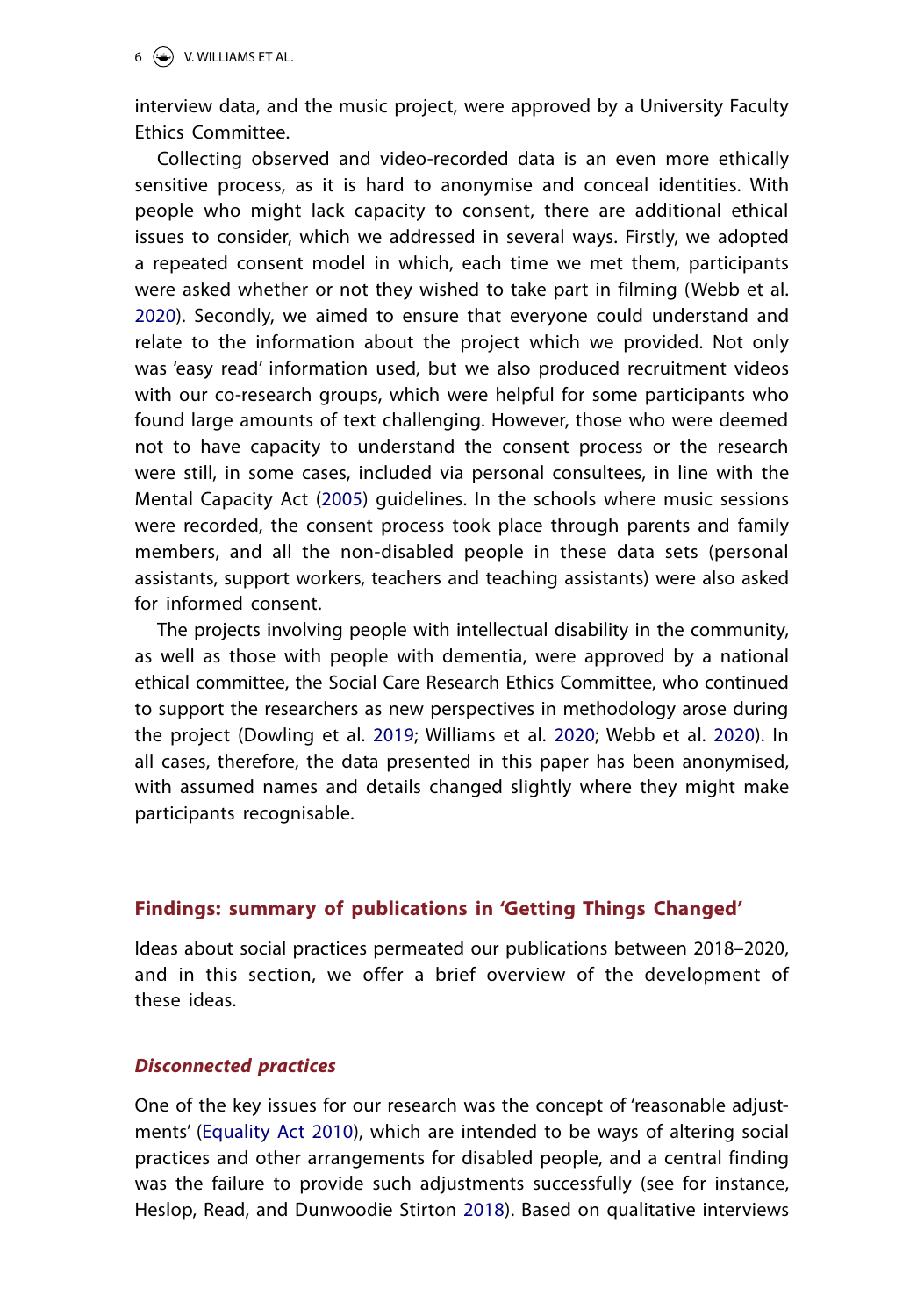from 21 disabled adults about their recent experiences as hospital patients across England, Read, Williams, et al. ([2018\)](#page-20-6) found both mixed compliance with the Equality Act 2010, and a lack of interconnection between separate practices. For example, one participant reported that their transport to hospital, provided by a volunteer service, failed to connect with the timing of their appointments. Participants in the research also discussed how they were made to feel guilty, because they were seen as awkward, maybe demanding customers. A major theme was the distress caused by having to self-identify as 'disabled' in order to access hospital care. The identity as disabled person somehow clashed with the role of 'good patient', someone who fits in (Garland-Thomson [2011](#page-19-6)) to standard patterns of care.

### *Relationship between social actors, meanings and practices*

Similar notions about the rigidity of social practices were reported in academia (Merchant et al. [2020\)](#page-19-7). In 11 qualitative interviews with disabled academics in one university, deepened by a collaborative auto-ethnography amongst the disabled authors in our study, a key theme was the competitive, individualistic culture of the university. Given the sheer time taken by disabled members of staff to negotiate their own access, for example to teaching spaces, there was often little time left to engage with the meritocracy inherent in university practices. Throughout our data and publications, we have emphasised the importance of the meanings attached to practices, which are often invisible to participants in those practices, in this case 'taken for granted' as being part of the university fabric.

<span id="page-6-1"></span>Disability, as Merchant et al. ([2020](#page-19-7)) argue, tends to be envisaged in universities as a medical fact, something adhering to the individual (see also Taylor and Shallish [2019](#page-21-9)), and this medical notion of disability itself becomes a taken-for-granted problem which needs to be 'compensated', or improved, by occupational health services. Our research team, including disabled academics themselves, felt that a major shift was needed away from competitive individualism, and towards the values of reciprocity and collaboration.

<span id="page-6-0"></span>It can be observed therefore that in several strands of our research (see also Tarleton and Turney [2020\)](#page-20-13) the element of 'meaning' was seen as central to changing social practices (see Shove, Pantzar, and Watson [2012,](#page-20-2) 35).

#### *Asymmetries between social actors in interaction*

Some of the practices in which we were particularly interested were those in which there is a potential underlying power asymmetry, as in hierarchical organisations such as universities (Merchant et al. [2020](#page-19-14)), in hospitals (Read,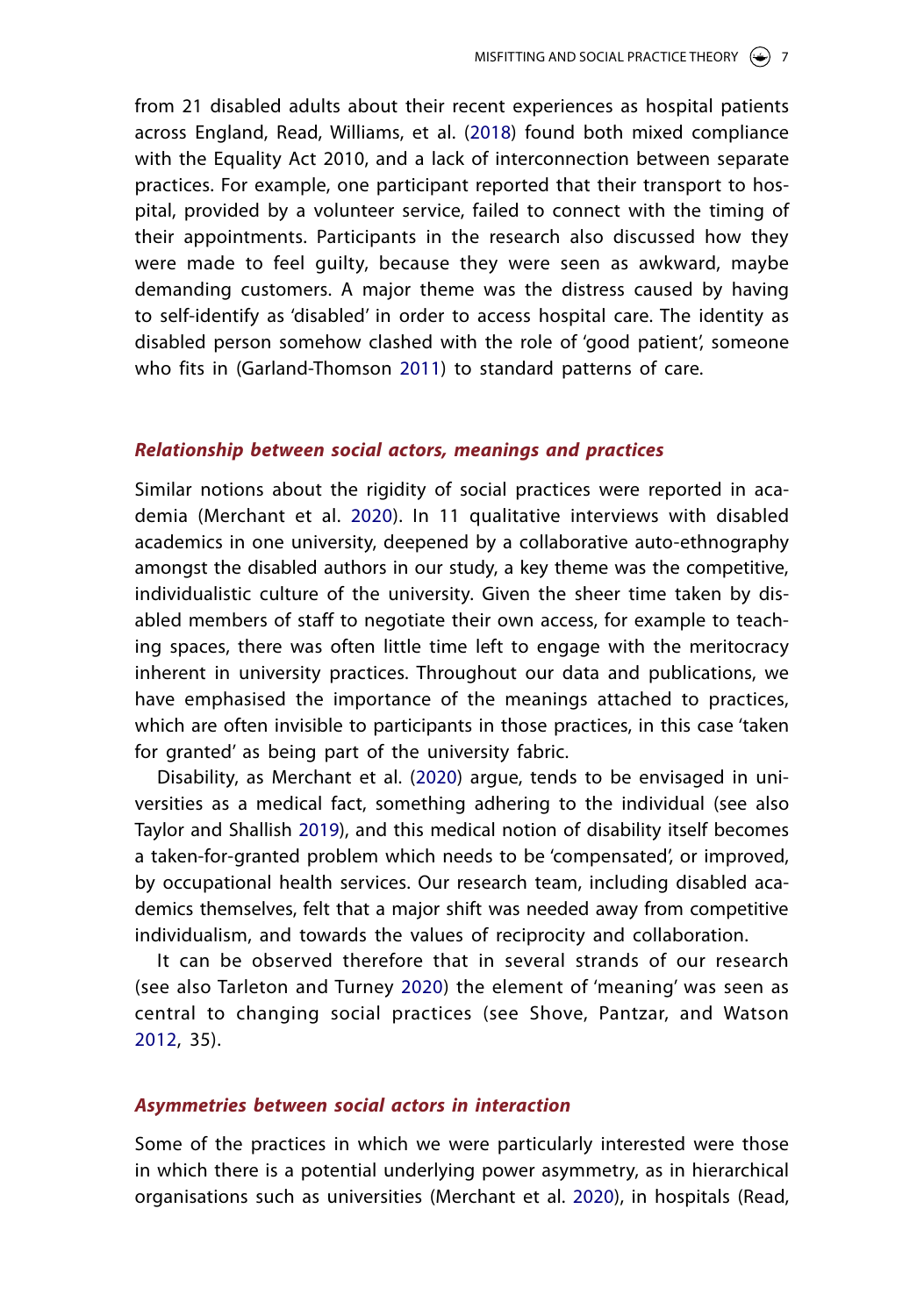#### $8 \leftrightarrow$  V. WILLIAMS ET AL.

<span id="page-7-2"></span><span id="page-7-0"></span>Williams, et al. [2018](#page-20-14)) or in relationships between non-disabled support staff and people with intellectual disability (Dowling et al. [2019](#page-19-11)). Since Foucault ([1982\)](#page-19-15) the idea of everyday power has been central to social practice theory (Barnes [2001\)](#page-18-4), offering tools to study the notion of oppression, which is critical in Disability Studies (Oliver and Barnes [2012](#page-20-15)). Oppression in action, however, can be differentiated and nuanced (Goodley [2017,](#page-19-16) 36; Shakespeare [2006,](#page-20-16) 29), reflecting both power asymmetries and the effects of the impairment itself.

<span id="page-7-4"></span><span id="page-7-3"></span>For instance, Williams et al. [\(2019](#page-21-4)) analyse a reminiscence session in a dementia setting, which revealed how questions were posed that threatened the epistemic authority of the person living with dementia. When a direct question was posed about one's own life, to which the disabled person did not know the answer, a face-threatening situation could easily arise. This sounded at times very much like an interrogation of the disabled person, as the non-disabled person pursued a 'known answer' through multiple follow-up questions and reformulations, until an answer was received that was treated as satisfactory. Elsewhere (Antaki and Webb [2019](#page-18-2); Dowling et al. [2019](#page-19-11)) we saw quite precisely how authority could be exerted over the disabled person, when choices made by a person with intellectual disability were questioned. The pattern of talk and action in our data was often asymmetrical, nearly always with the non-disabled person having greater rights to direct the course of the interaction than the disabled person.

#### *The work of the supporter or staff member*

Some of our data, particularly within dementia activity groups, highlighted social practices which are actually constituted by talk, in particular quizzing, on which we offer more commentary in Webb (in press). In Webb, Lindholm, and Williams [\(2020](#page-21-5)) our interest lay in what happened when people failed to conform to the demands of the quiz or, in fact, failed to answer a question. At the micro-level, staff members tried to 'fit' the person with dementia into the social practice of the quiz, by prompting, reformulating questions, keeping a turn open, and using their own status to reinstate activity. At the macro level, one could see how the asymmetries of the quiz could be reversed by re-structuring the quiz format. So, for instance, instead of calling out individuals to answer a question, one can organise a quiz between teams - which may avoid individuals being put on the spot. Some of these solutions were highlighted by our co-research group in their training material (Forget-me-Not Research Group [2019\)](#page-19-17).

<span id="page-7-1"></span>It was often true that our extracts resembled teacher-pupil interactions (Dowling et al. [2019](#page-19-11)), where the teacher asks a question to which they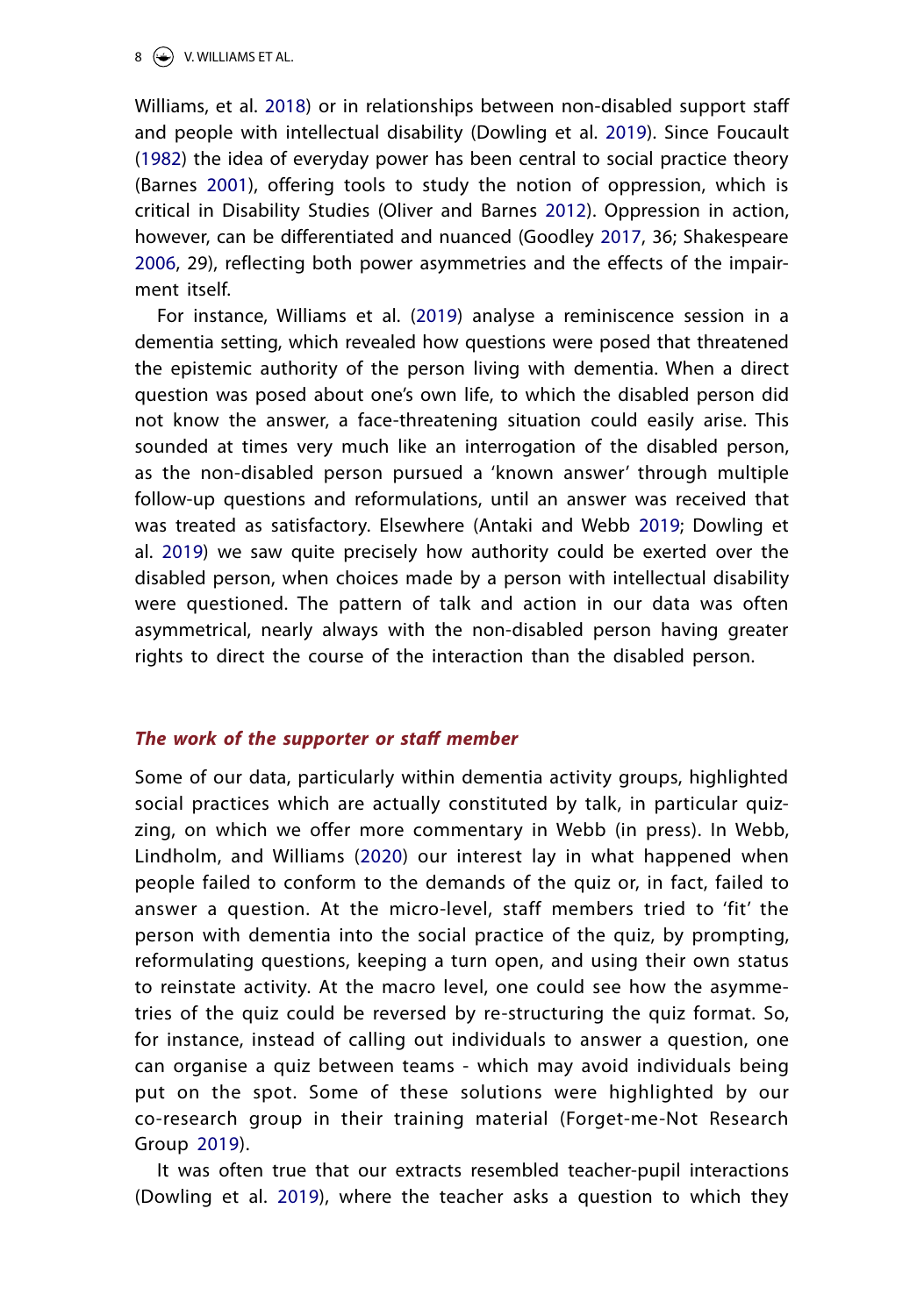already know the answer. However, finding 'teachable moments' in an interaction could be seen as part of the job of the support worker. As we highlighted in Dowling et al. ([2019\)](#page-19-11) and Williams et al. ([2019\)](#page-21-10), sensitivity to the precise positioning of a prompt, reference to a past conversation, or seizing an opportunity to expand on a reflection, were positive interactional accomplishments shown by support workers in our data. These data showed how communication matters, enabling both parties in an interaction to establish jointness, mulling over their choices, and respecting each other's spheres of knowledge.

### **Findings: new explorations of data in 'Getting Things Changed'**

<span id="page-8-0"></span>In this section we move beyond the published findings thus far in our research, to explore particularly relevant ways in which social practices were adjusted or changed throughout our data. This cross-sectional approach draws also on internal reports, videos and training materials produced by disabled co-researchers (Forget-me-Not Research Group [2019;](#page-19-18) Misfits Theatre Company [2018\)](#page-20-17), including a lay person's guide to social practice theory aimed at disabled people's organisations and practitioners alike (Webb and Tarleton [2018\)](#page-21-11).

### <span id="page-8-1"></span>*The effect of an extra social actor*

Firstly, we focus on a common strategy for adjusting a practice to include a disabled person, namely providing an additional social actor (such as a supporter) an adjustment which may be accompanied by a time extension or elongation of the practice. The project we focus on first (summarised in Merchant et al. [2018](#page-19-19)) recruited a co-research group of disabled students in one university, supported by Mason-Angelow. Group members used their own experience and insights to explore the barriers they faced, via a collective narrative approach. They also helped to interview 16 other disabled students in their university, asking them about their experiences of disability support. Universities, like all educational institutions in the UK, are mandated to provide access for disabled students, and to 'adjust' their provision so that these students can compete on an equal basis with others. We focus here on two particular practices, namely: a) attending a lecture and b) completing assessments. Both these practices are highly 'asymmetrical', in the sense we outlined earlier. Thus, the practice of lecturing involves both lecturer and learners, and both have to take part in order to create what we call lecturing. The performances required by each party are, however, very different and, in UK universities or colleges, typically the lecturer defines the content of the lecture, does nearly all the talking, presents prepared slides, and may ask questions to involve the audience. By contrast, the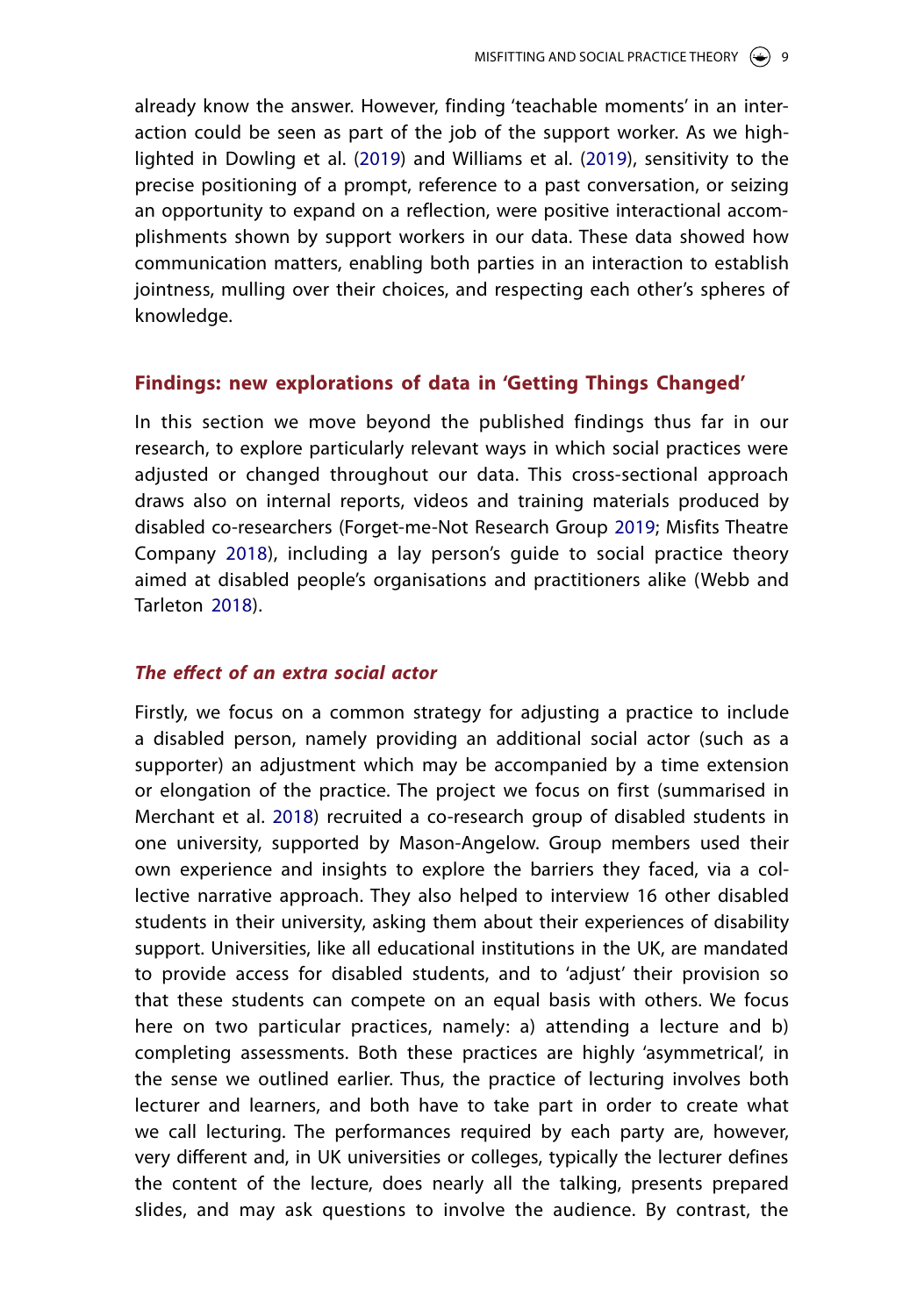students' role is to stay quiet for most of the time, to listen, make notes, and maybe to interact at set moments of the lecture. The practice of assessment is even more obviously asymmetrical, with one party (the student) being required to submit an essay or to take an examination, where the person who will grade the work may not even be present. A notable feature is the individual, isolated performance by the student: that element could be considered a defining feature of assessment, since the whole practice seeks to measure individual achievement.

Despite these paradigmatic features of attending lectures and taking assessments, amongst our 16 interviewees we found that a common way of offering support to a disabled student was to introduce an extra person into the mix, a note taker  $(N=5)$ , a mentor  $(N=2)$  or a specialist tutor  $(N=4)$ . Effectively this creates yet another micro-practice, something that is additional or added on to the central goal which the student is trying to achieve. The intention may be that the practice itself, such as lecturing, remains unchanged. However, an extra actor can result in a re-shaping of the practice in significant ways from the point of view of the student:

…the way the lecturers and the disability dyslexia services here coped, made my disability much more prominent than it ever needed to be. And also made me have far more unnecessary work, when I should have been chatting in the cafe with friends, I was chasing people for notes. (P9).

Three other interviewees talked about the way in which they had to chase notetakers and train them to do what was needed, and to spend time interacting with the agency providing supports. All this created yet more work, in what was already a full weekly timetable, and so time itself became a rare and difficult commodity.

An extra social actor, such as a notetaker in a lecture, can of course be extremely helpful. In some cases, both student and notetaker attended the same lecture in person but were not usually sitting beside each other. In other cases, the notetaker attended instead of the student, and passed the notes to them later on. Essentially, the practice of attending a lecture is split into two: one person is expected to listen and learn, the other to carry out the technical task of taking notes. However, as with other 'reasonable adjustments', this splitting of the practice meant that disabled students could find that they were singled out as 'different'. Particularly for those with invisible disabilities (which included 8 out of the 9 students in the co-research group), there were complex feelings of guilt and self-identity to cope with. Students had to face what was often a traumatic experience of self-identifying as disabled; one student with a mental health condition (P11) recalled that she had had to chase up and prompt support services for herself. This not only took time and effort, but left her feeling that she was failing, in a highly individualistic and competitive university culture in which: 'students can get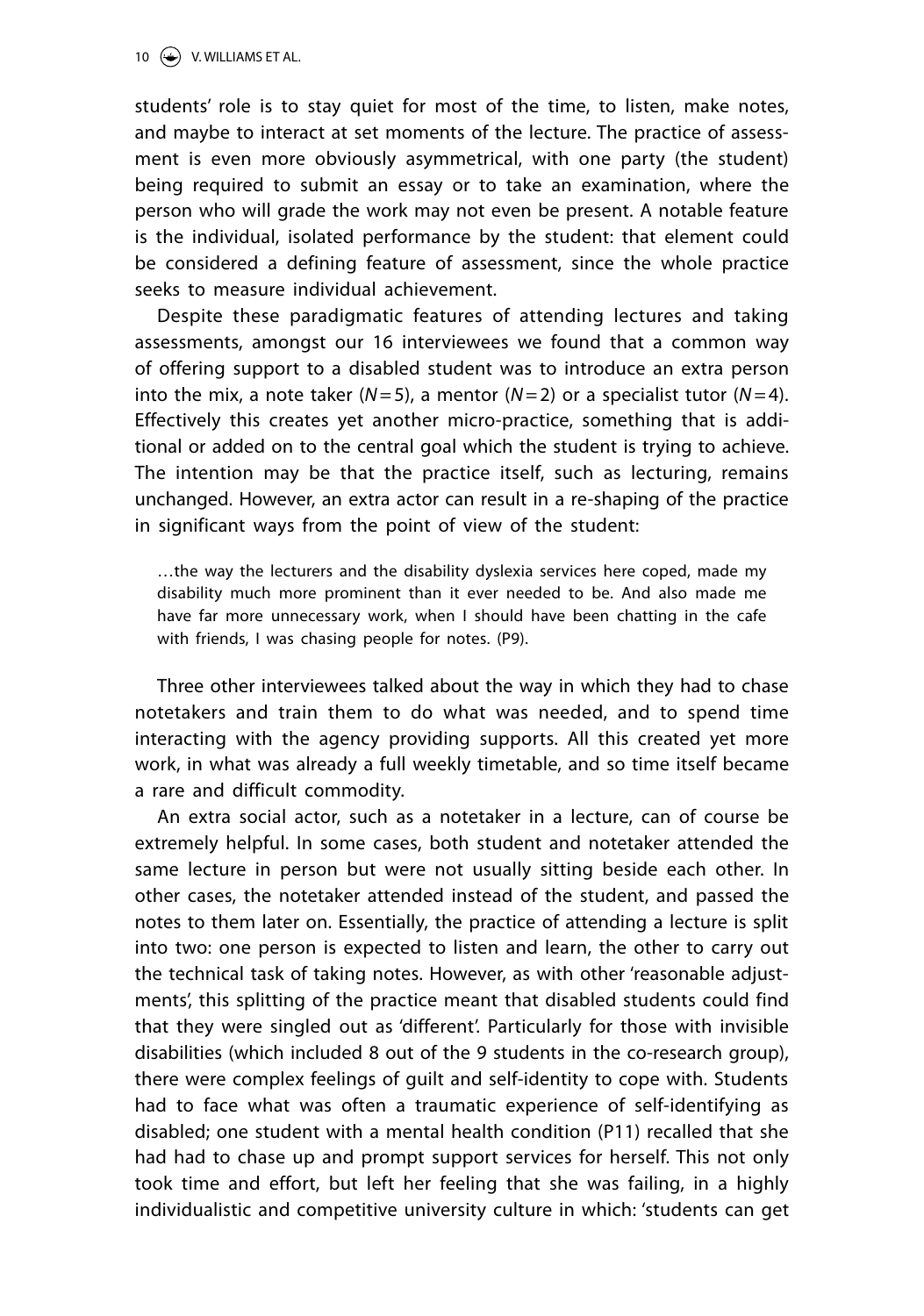sort of caught up in that, trying to be better, and trying to be more successful, or do really, really well' (P11). She was aware of the 'stigma' attached to disability in a university. Feeling undeserving or having to be grateful for support left several individuals feeling that they had not reached the standard necessary for success.

A further common adjustment for an assessment was to offer an extension or longer time for completion of an essay or an exam. However, the overall core activity carried on unaltered, intact and that could cause clashes or misalignment for particular students:

I'd normally be able to get extensions. I had a lot of trouble last January with exams. I had a – because I had three…I had essay deadlines to hand in, and then straight after I had two exams, like, in the same week. (P2).

Lack of connectivity between different types of social practice was evident here, and much of this hinged on time (or lack of time), which the co-research group felt was a particular problem. Time is the commodity that universities utilise, instead of allowing a different type of assessment which would allow students to demonstrate their knowledge in a way that is equitable to their peers. Further, where an adjustment to a practice involved an additional person designed to help the student, naturally, this resulted in social interactions between supporter and student, in addition to the interaction required during the core practice. Students could end up feeling that they were unworthy of adjustments to studying:

I was like afraid to ask for things that would have actually been really helpful, because I was like, they're going to be like*, 'No, you're just pretending'.* (P4).

It could be argued that a social practice such as assessment is purposely designed to separate out those who 'can' from those who 'cannot': in other words, if too much adjustment is made to the practice, the student is left worrying that they have not actually reached the same standard as everyone else. That feeling of guilt and worry permeated the accounts of disabled students, even when they were eventually satisfied with their university experience. However, it is interesting to notice how that moral dimension to a practice can be found elsewhere in our research, in totally different contexts, and where the social practice has an everyday, less prescribed shape.

# *A moral dimension to domestic activities*

For an example of less prescribed support practices, we turn to people with intellectual disabilities who were carrying out everyday activities during their life in the company of support workers; we will focus first on the social practice of shopping, or purchasing food in a café. Shopping as a social practice is also a topic in Williams et al. [\(2018](#page-21-0)) and Dowling et al. ([2019\)](#page-19-11).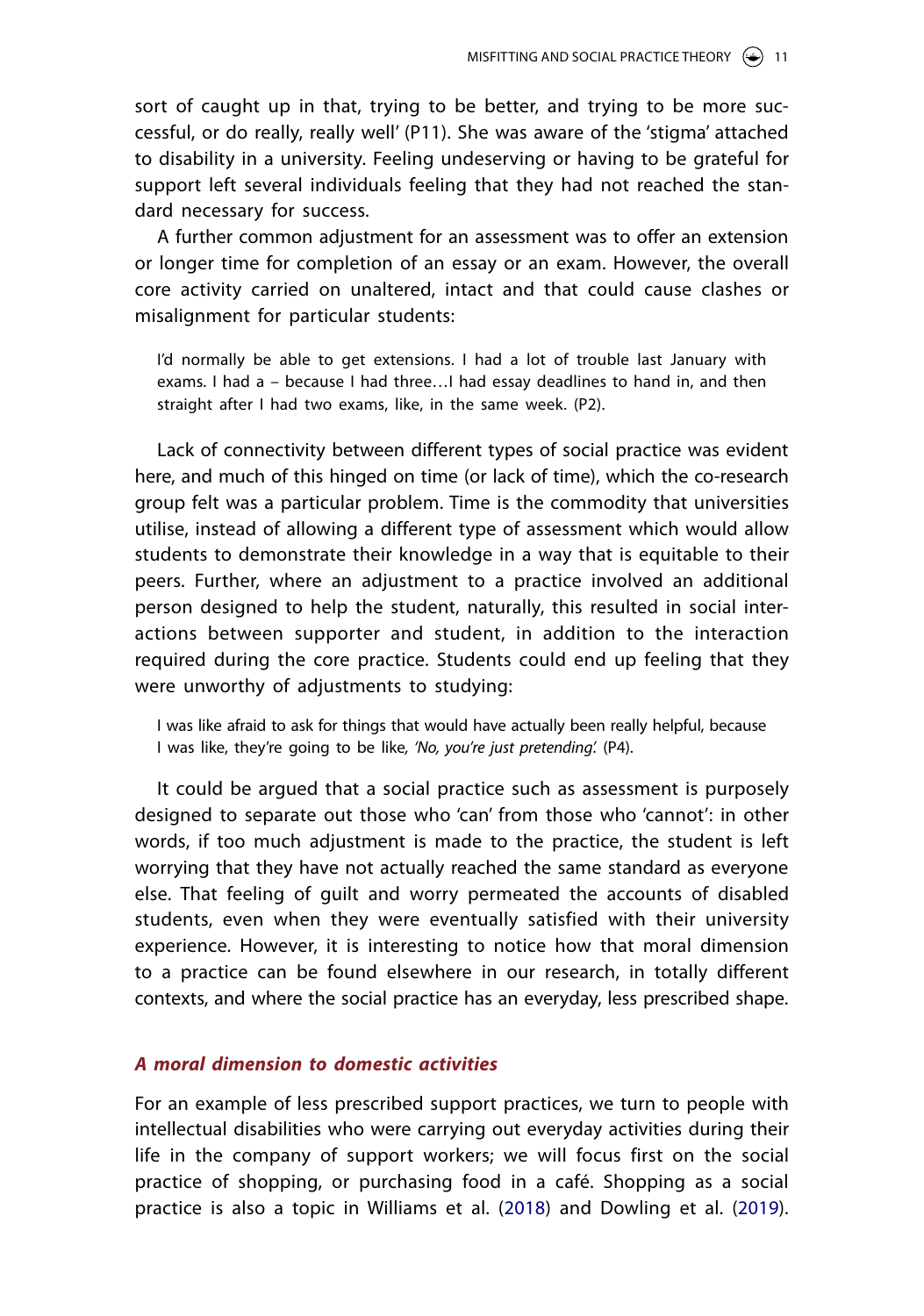Shopping can be done by one person on their own, although it will naturally involve others in the shop, and particularly any interactions that occur with shopkeepers or assistants. However, unlike university assessments or lectures, it would seem perfectly reasonable to most people to go shopping with a friend, or a family member. Going shopping with a support worker turned out slightly differently.

For an example, take one woman with intellectual disabilities, Anna, who was accompanied by her support worker, on a shopping trip to buy meat for a pre-chosen recipe of stew. As she approached the meat aisle, she picked up some mince, saying 'ah, mince', but this was countered by her support worker, Pamela:

P: Err there isn't much mince. I think you're better off with (.) chunks of meat

A subsequent choice of Anna's had 'too much bone' in it, and she then asked if they could try 'lamb'. This was, however, deemed too expensive by the support worker, and they ended up with pork.

In closely observed, filmed data from all our shopping encounters, it was evident that the participants with intellectual disability were not only performing the role of 'shopper' but were aiming towards the ideal of becoming a 'good shopper': someone who could plan in advance what they need (based on rational assumptions about what they might want to cook), select the appropriate shop to go to and, further, pick an item from the array of food available in the supermarket, on the basis that it will fit with the recipe they have in mind.

It is worth noting that although in our data we saw two people shopping together, they were not equally balanced in their roles within that practice: in the above example, there is one person (Anna) who is actually the shopper (in the sense that they are buying something for themselves, and possess the money), while the other person (Pamela) is not doing any shopping of their own, but plays a key role in interactionally determining whether the shopper's performance is satisfactory. It could be argued that the whole purpose of having a supporter is, in fact, to learn how to shop independently, and so this is certainly unlike the addition of a notetaker in a lecture. The relationship might be considered similar to that of the mentor or tutor in the university, but a key difference is that the mentor sees the student in a *separate* place and time, effectively aiming that the student will gain skills to manage the mainstream practices involved in studying at a university. By contrast, the support worker accompanying a disabled person into a shop is performing their role *in situ.* Thus, from the point of view of the disabled person, they are not only managing the social practice itself, but are simultaneously managing the interaction with the support worker.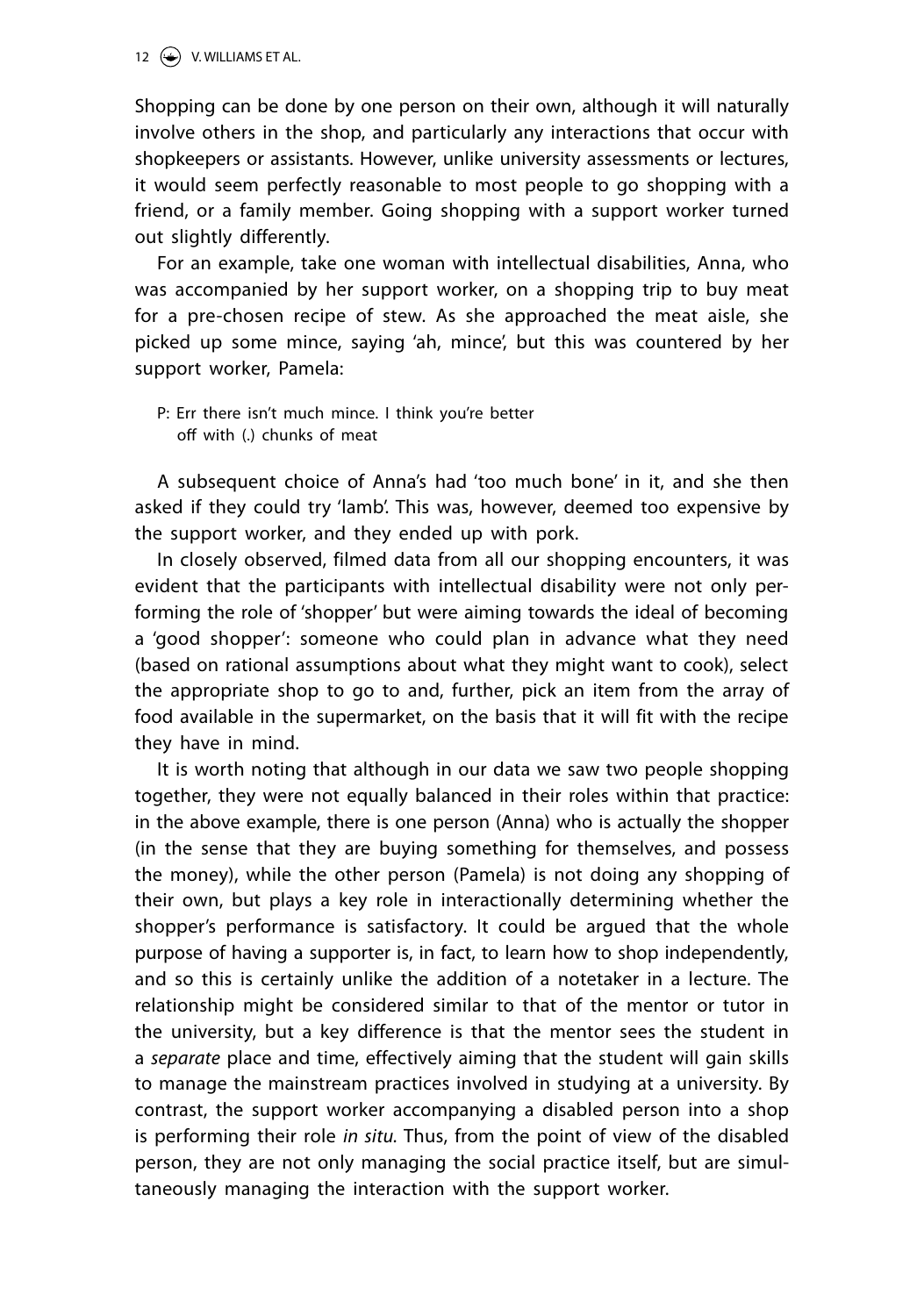<span id="page-12-0"></span>Dowling et al. ([2019\)](#page-19-11) examine, in detail, the effect of an interaction in the kitchen, involving Katie and her support worker Lola. Katie is offered a choice while preparing food, but her choice is deemed inappropriate and she is asked to choose again. As noted in Dowling et al. ([2019](#page-19-11)) and also Antaki et al. ([2008](#page-18-5)), when a choice is offered for a second time, there is a strong implication that the first choice was wrong or inappropriate. Thus, Katie is not only doing cooking here, but she is also being offered choices – and, further, she is being coached on how to make a good choice, just as Anna was being coached in the supermarket. Similar effects can be observed in many different domestic social practices in our data, including menu planning, ironing, making a bed, going for a walk, and even playing a board game indoors.

As we have noted in Dowling et al. ([2019\)](#page-19-20) and Antaki and Webb ([2019](#page-18-6)), this type of deontic and epistemic authority is a key part of the role which support workers play, and interestingly for this paper, can affect the shape of the social practice itself. Domestic social practices might not be seen as holding a high status in our society. However, for someone who is struggling to maintain or establish an independent lifestyle, choosing one's own food may be very important in exerting control over one's own life. The support worker who helps one become competent in that practice may be inadvertently revealing what aspects are valued in an activity such as shopping or cooking. A 'good shopper' is one who not only asserts their right to choose, but who chooses wisely by taking account of finance and of their own menu choices. A 'good cook' is one who thinks in advance about what kitchen implements suit the task at hand, and so on. What this coaching can overlook is the very independence enjoyed by the wider population, in making impulse buys, trying food out on a whim, cooking and failing without being judged. The connection between Shove, Pantzar, and Watson's ([2012](#page-20-2)) elements of 'competence' is inextricably linked here with the *meaning* of the practice, which has shifted from being just another domestic chore, into being a highly desirable learning goal for a disabled person to achieve.

### **Re-designing the social practice itself**

<span id="page-12-1"></span>Shove and her colleagues' big contribution to social practice theory was arguably their focus on the material – the technology of 'things' via which practices come into being and can be changed (Shove [2014\)](#page-20-18). As mentioned earlier, Shove and her colleagues have proposed a way of envisaging the different types of elements that comprise social practices: human competencies, meanings and material resources. However, introducing new material elements to a practice, as in Shove's [\(2014](#page-20-18)) example of the introduction of cycling in London, is always accompanied in Shove's analysis by a shift in the meaning of the practice. What then did our research have to say about the material?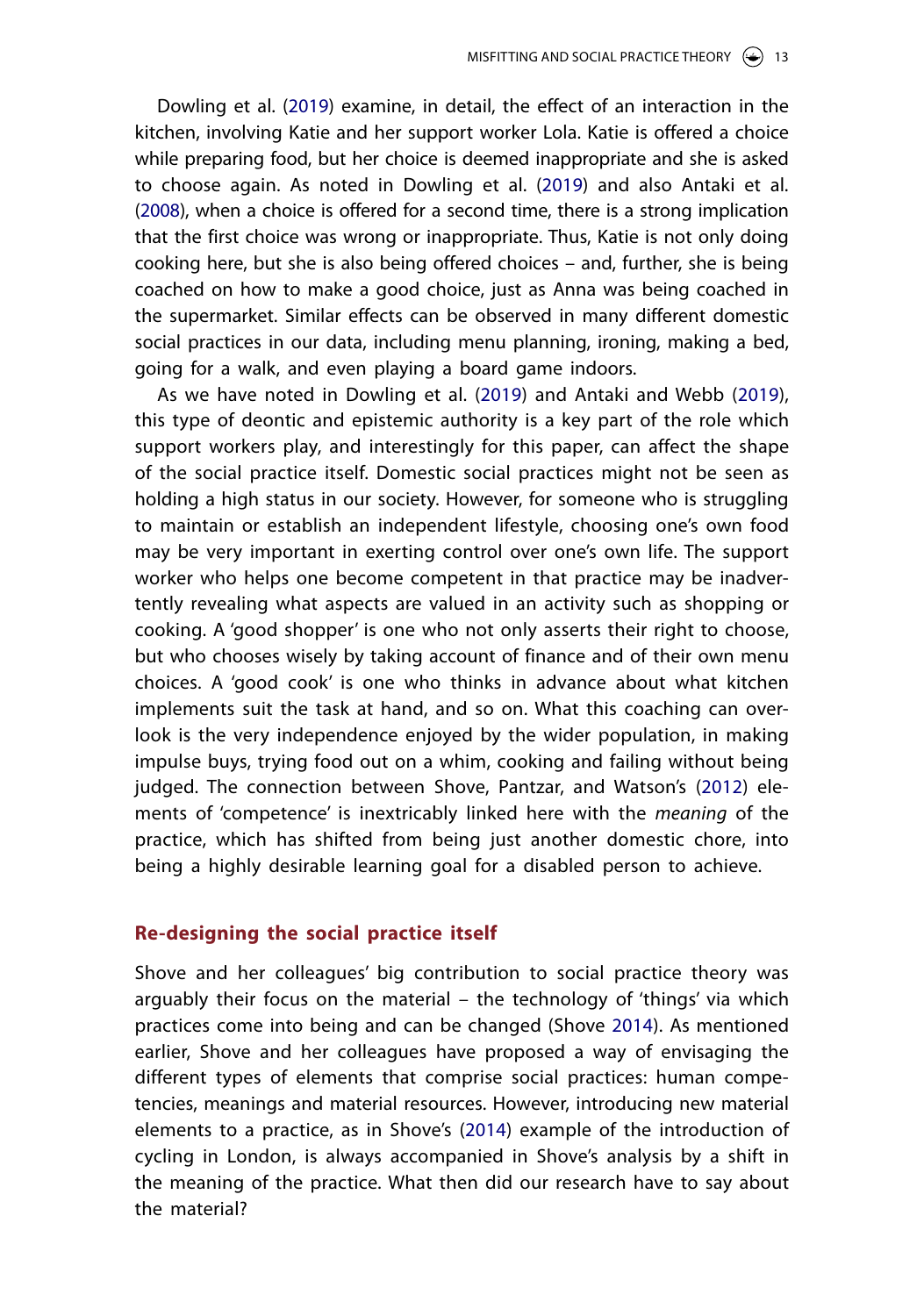<span id="page-13-0"></span>Turning first to universities, seven of the 33 'reasonable adjustments' mentioned by disabled students could be counted as universal solutions, in the broad sense of universal design (Goldsmith [2000](#page-19-21)). For instance, three interviewees discussed the introduction of a system at their university for recording *all* lectures, and making those recordings available to all students in the course. This simple technological 'fix' meant that a disabled student was no longer singled out as in need of something different or special:

I think generally, it's just an easier thing for a lot of people to do, to be able to listen to it. And, you know, I know that you're supposed to attend every lecture. (P6).

Despite the fact that all students might deem this system useful, this student had found the introduction of the new system problematic, since lecturers were reluctant to make a provision which would encourage students to absent themselves from lectures. In other words, the new system had a moral dimension to it, a meaning which could backfire against the 'lazy' student, and which then might mean that it failed to be implemented. Since the recording of lectures was mandated by this university, however, disabled students could then be allowed to listen back to a lecture in their own time, without the feeling they were doing something reprehensible (see Shove [2014,](#page-20-19) 421–2 for a parallel example of a shift in meaning of a social practice).

The physical environment itself also featured prominently in our data about hospital practices, collected by Read, and particularly the journey to and from the hospital. Almost all the experiences described by the 21 participants here were uncomfortable, or even painful, ones. People talked about the systems failing to connect, such as appointments being missed because of slow transport, or a patient driving herself to a hospital appointment who found that she could not use the car park barrier, and so had to wait for special assistance, causing a queue behind her. However, there were just a few examples of solutions which had worked – not just for the disabled patient, but also for others. One of those was the 'yellow line' painted on the floor to guide people between departments:

…everyone knows to follow the yellow brick road, because of Wizard of Oz, or whatever it was. So I thought that was a really effective device. And if you got lost, you could just follow the yellow line. I thought that was brilliant. Nice, simple, would have cost a roll of Sellotape, you know. I like cheap solutions. (P9).

Another participant (20) described a text messaging system set up by the hospital, to remind patients about their appointment, but felt that he had been singled out as needing that practice, because of his visual impairment. As he noted, it would be so easy just to include all patients in such a simple system. No longer would a disabled person feel different, or a misfit, in need of something extra. Universality (making something available to everyone)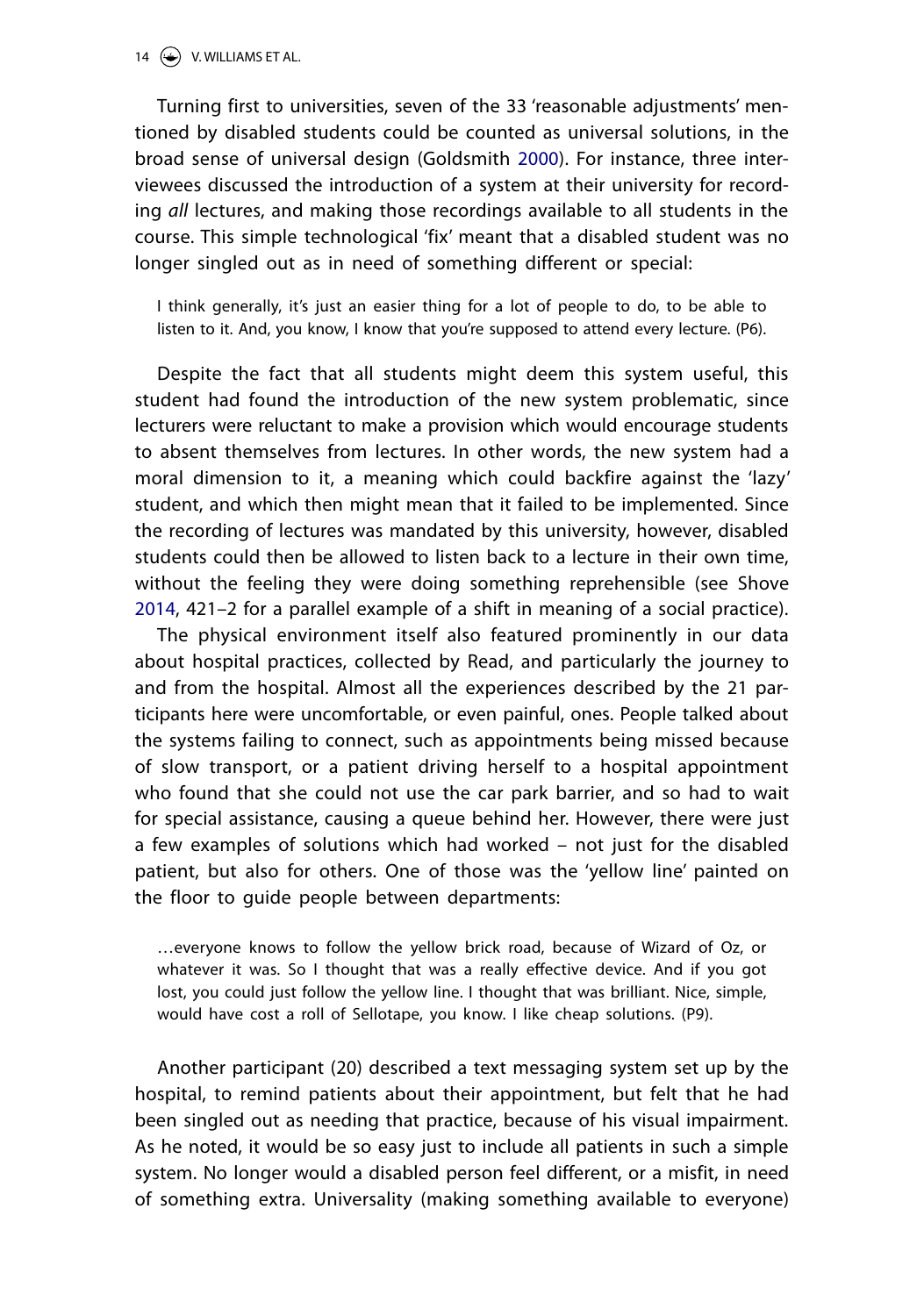can change the meaning of the practice from the point of view of the disabled person. Universal design, however, is not a panacea. A text messaging system requires all patients to possess technology to receive texts, and so can exclude those who do not have the requisite material resources. It is hard to envisage universal design in institutional practices which would obviate the need for individual adjustments, and maybe a more realistic and equalising goal is to allow for individual adjustments for *everyone,* disabled and non-disabled, creating systems which are more flexible and malleable.

### **Altering practices in more radical ways**

<span id="page-14-1"></span>How far can the boundaries of a social practice be pushed, before that practice becomes something totally new and different (see Hui, Schatzki, and Shove [2017,](#page-19-22) 56)? The final area we turn to in this paper is music making (Gall, forthcoming). Unlike other technological innovations which have adapted existing instruments, we set out to research Open Orchestras' (Open Up Music [2020\)](#page-20-20) sessions in schools. This organisation provides new computer software which can be adapted to individual students' needs. Precise notes are produced by students accessing the sounds either using eye gaze or a sensor on the part of their body that is most physically able. As Gall (forthcoming) explains, the focus is not on music therapy, but on offering students the opportunity to develop their skills as performing musicians, made possible because:

…the unique aspect of the computer software is that the student or member of staff can alter every element of the instrument to suit the specific need of the child who is to play it.

<span id="page-14-0"></span>The disabled students in these music lessons were learning a high level of skills, all within an ensemble setting, and some, indeed, went on to join a regional orchestra playing with others who used a variety of technologies and conventional instruments; this also involved performing in high-profile public venues and on national radio (British Broadcasting Corporation (BBC [2020\)](#page-19-23). Further, the overall shape of the music sessions we observed bore a resemblance to the practices of any ensemble with a musical director, whose job it is: to direct the overall performance, to bring players in on cue, and to stop players once their part is over. All these activities were observed in our data.

From the point of view of social practice theory (Gall, forthcoming), the 'meaning' of music making again is perhaps the most interesting aspect of the technological change we observed in these sessions. Widely thought of as an elite subject, orchestral or ensemble playing relies on skills, opportunities, and access to instruments. Here, however, opportunities were being offered to a population who would never have been expected to be able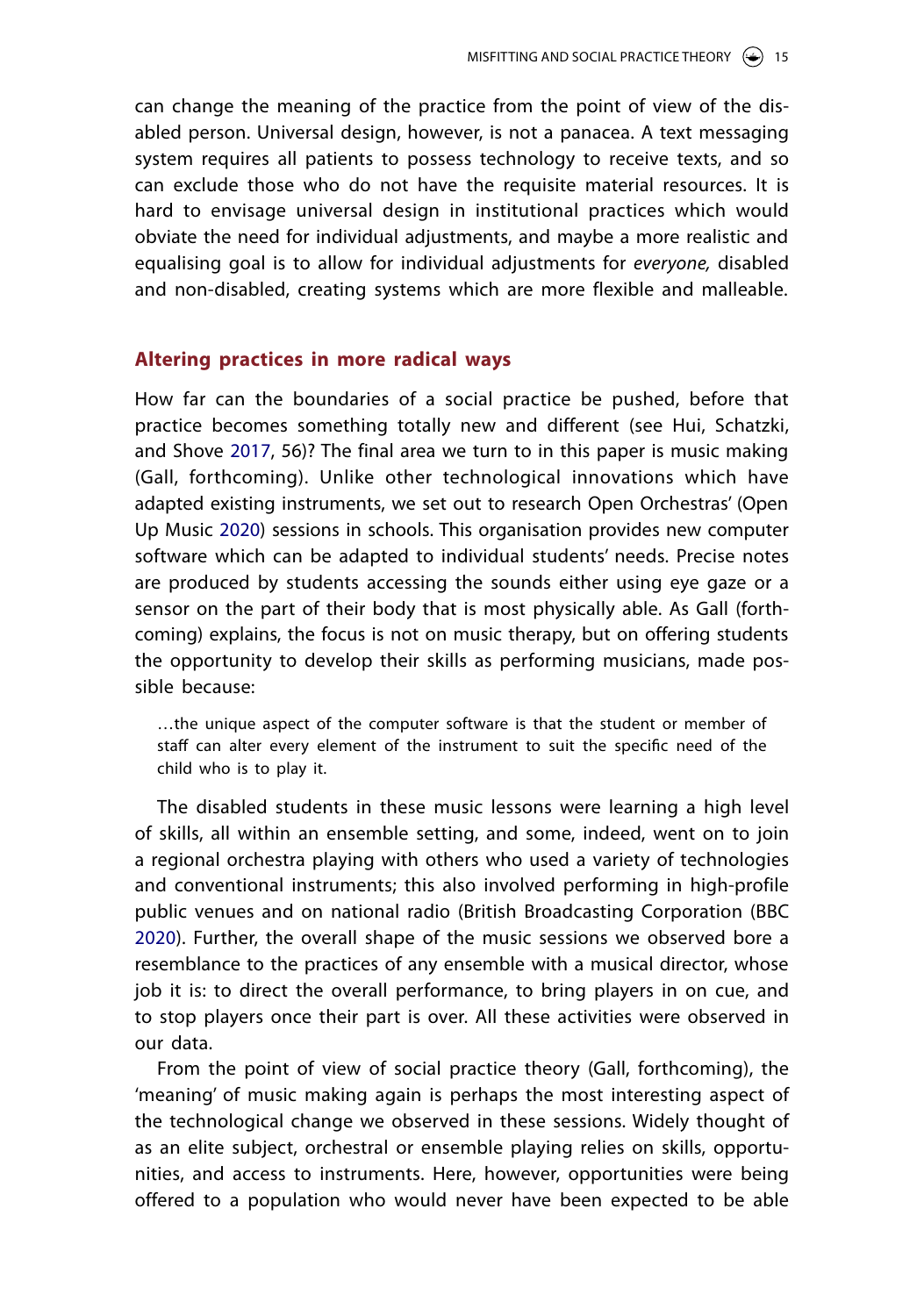<span id="page-15-0"></span>to express their musical skills. Disabled musicians have, since, been embraced more openly in the mainstream with a disabled conductor and a disabled-led ensemble working with a professional orchestra, as part of the Bournemouth Symphony Orchestra's 'Resound' project (BSO [2018\)](#page-18-7). It is true, however, that our data was recorded exclusively in special schools, and for our participants, the cross-over with other musicians and regular orchestral playing was minimal.

Other social practices we observed and recorded in our data also took place in specialised settings. These included a pottery workshop, where people with intellectual disabilities were learning pottery skills and producing beautiful work which was sometimes sold in neighbouring shops. We also filmed in a 'dementia gardening project', where people living with dementia, who may have had previous interests and skills in gardening, were planting out tomato plants. In both these cases, and elsewhere in dementia activity groups where quizzes were taking place (Webb, Lindholm, and Williams [2020](#page-21-12)), the social practice itself was quite recognisable. Making a pot on a wheel can only be done in a certain time-honoured way, and a tomato plant has to be planted carefully without breaking the stalk. The only difference was the fact that the activity was taking place in a separate, segregated setting – designed for the group of disabled people who were there. Interactions with support workers or staff in these settings were designed to teach skills and/ or to encourage people to participate, as well as to make the participants feel they were achieving something – as evidenced for instance by frequent instances of verbal praise. Thus, again, as with the shopping sequences, disabled people were not only engaged in the social practice itself, but had an additional interactional layer of micro-practices superimposed on the activity. As with so much of our data, the 'social' of the social practice took centre stage.

# **Discussion**

The promise of this research programme was to examine disabling barriers across a very wide spectrum of contexts, and with a range of methodologies. This plethora of diversity was brought together by a common interest in testing out the usefulness of social practice theories in a Disability Studies setting (Williams et al. [2018](#page-21-13)) and, methodologically, this paper has shown how approaches using close observation and recordings of practices can provide a rich set of data to apply social practice theories, contrasting with interview-based data.

Whilst interviews enable us to explore the *meanings* participants give to certain social practices, they cannot give direct access to those social practices themselves as they are constructed/reconstructed, and to the (often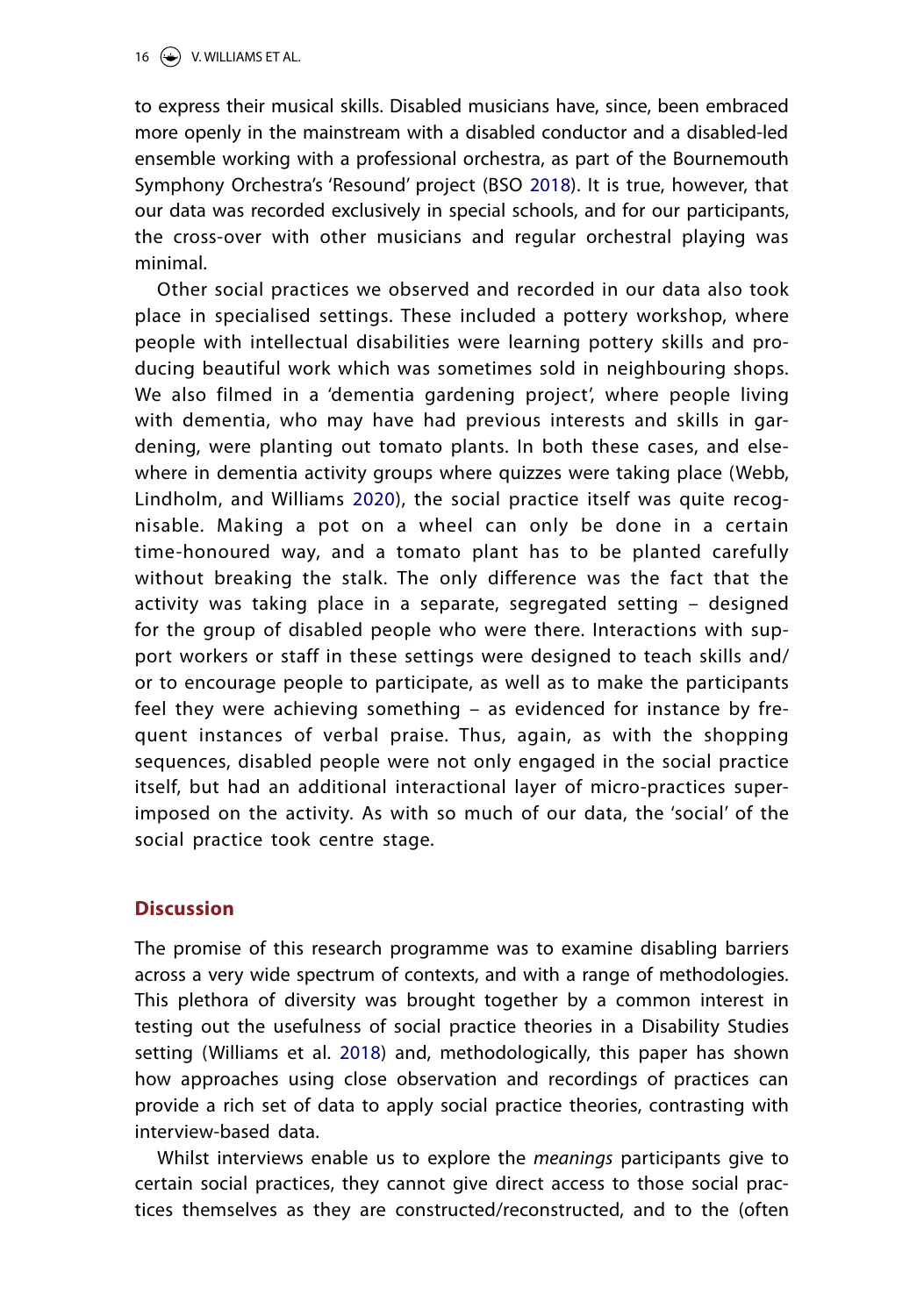interactional) competences that are drawn upon, as well as how materials are dynamically used and incorporated in the to-and-fro of enacting the practice. Conversation Analysis offers us that methodological tool. Further, this paper has shown that the close, detailed approach to studying interactions offered by Conversation Analysis proved to be compatible with a wider perspective on the social practices enacted in the data. Some practices (such as quizzes) are constituted by interaction itself, while others (such as shopping, or cooking) are shaped and re-shaped by the precise ways in which sequences of talk occur.

What then did we add to debates, firstly about social practice theory and, secondly about disabled people's lives? The first point for social practice theory is that social actors *do* matter (Hargreaves [2011,](#page-19-24) 96); in many respects it is not productive to consider practices without considering who takes part in them, and who cannot take part. Some people are routinely excluded from common domestic arrangements or, indeed, from the institutions on which we all depend. Further, an analysis of how society attempts to 'include' reveals the underlying rule-governed shape of some key practices, such as diagnostic tests in a hospital, or examinations in a university. These particular activities belong to a set of practices which are defined by their uniformity: if the examination is not taken in a particular way, in an exam room, along with an invigilator and an unseen paper, then it runs the risk of ceasing to be regarded as an exam. However, social practice theories can also reveal the underlying moral dimension of other, common domestic activities, such as shopping and cooking. Some disabled people may become 'misfits' (Garland-Thomson [2011](#page-19-6)) by failing to perform to standards which underpin and define particular social practices.

<span id="page-16-0"></span>Of the three different kinds of elements that Shove, Pantzar, and Watson ([2012](#page-20-21)) proposed, our research showed how changes to social practices involving disabled people often shifted the 'meaning' of the practice, even when the change itself was effected via a new material arrangement (see also Rinkinen, Jalas, and Shove [2015\)](#page-20-22). Not only was the disabled person a potent and 'value laden' catalyst for change, but the shift in the practice itself could result in some re-consideration of how society values particular practices, as in the case of music-making. It remains to be seen whether a specialist form of a particular practice, however, can create change in the mainstream. On the basis of the examples we mention at the end of this paper, it would seem that location of a social practice *does* matter. What goes on in specialised, segregated settings has its own dynamic and internal logic. But it can remain a 'parallel' practice, facing barriers in influencing the mainstream.

Our contribution to Disability Studies has been determined throughout by disabled people's centrality in the research. For instance, the majority of disabled students felt a sense of achievement at the end of their studies, although the price of that success was an enduring sense of humility and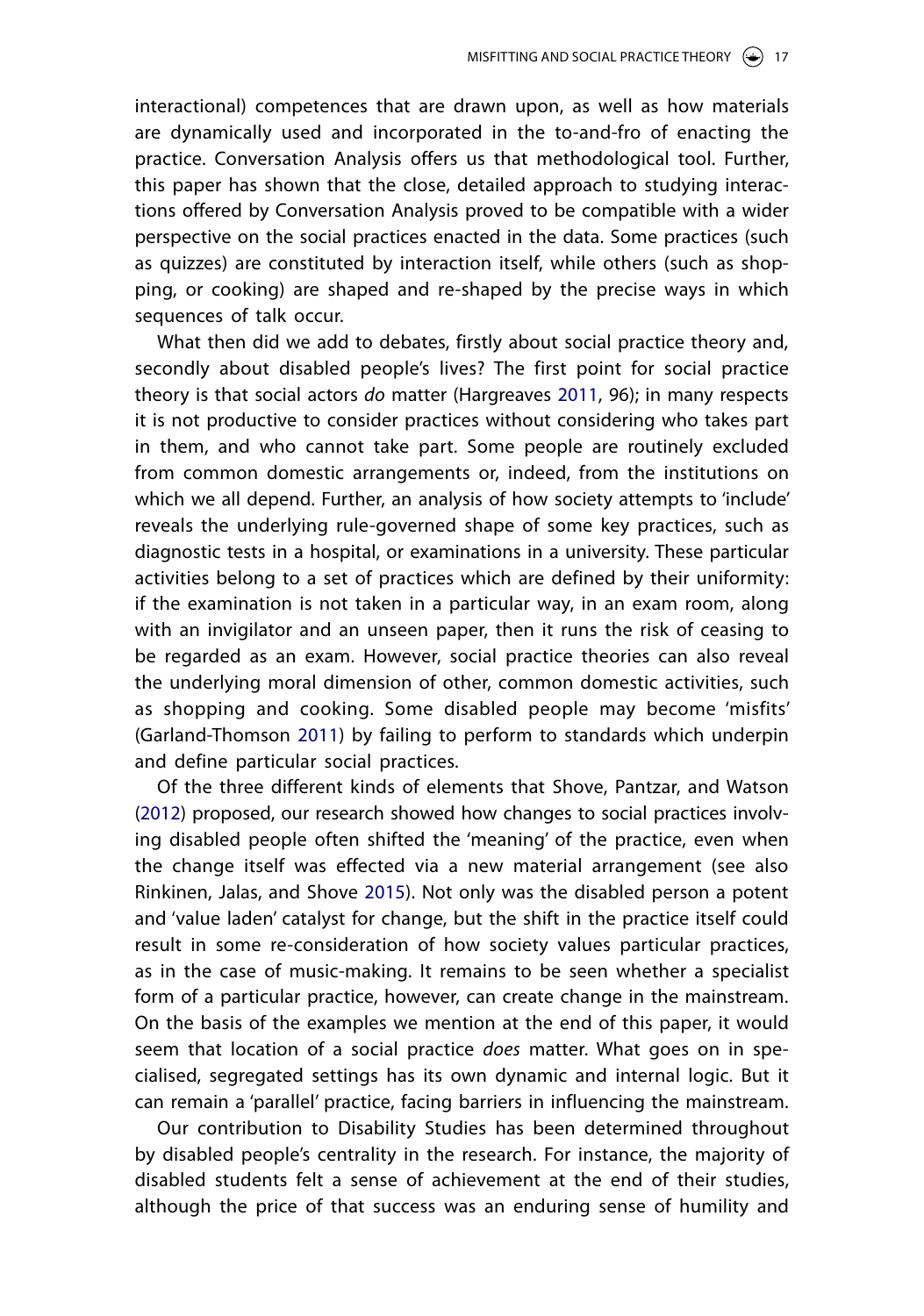<span id="page-17-8"></span><span id="page-17-6"></span><span id="page-17-5"></span><span id="page-17-0"></span>gratitude towards disability services and others who had helped them. While some may consider this a high price to pay, nevertheless, a shift from the individualism of Western society, towards a relational conception of interconnectedness (see for instance Barker and Murray [2010](#page-18-8)) may fit well with disability theory in its shift towards the relational (Thomas [2004;](#page-21-14) Perkins et al. [2012](#page-20-23)) and a notion of independence which embraces the right to supports (Morris [2004\)](#page-20-24). Our research has continued to add flesh to that concept, by showing how relational autonomy works in practice. However, our social practice analysis revealed that the vast majority of adjustments in either health care or in Higher Education were not, in fact, producing generic societal change. From the point of view of disabled people, that was important since the 'adjustment' they were offered meant they had to be singled out as different, to identify as disabled and, on occasions, to have their sense of agency or even their self-worth removed.

<span id="page-17-9"></span><span id="page-17-4"></span><span id="page-17-2"></span><span id="page-17-1"></span>A central debate in Disability Studies has been about the right to be different, and to resist normalcy (Watson [2003](#page-21-15)). The drive towards personal improvement can be motivated baldly by an attempt to fit in with the 'norm' (Davis [2017](#page-19-25)), instead of proudly 'misfitting' (Garland-Thomson [2011\)](#page-19-6) and representing part of human diversity (Goodley and Runswick-Cole [2016;](#page-19-26) De Schauwer et al. [2021](#page-19-27)). Our research adds to these arguments, by showing how common domestic activities, such as shopping, have parameters about how they *should* be done by a competent social actor, parameters which we would ordinarily take for granted, but which become clear when a disabled person is supported to achieve the goals of independence.

<span id="page-17-3"></span>In so many ways, then, the inclusion of disabled people in common social practices is not an 'add-on' to society. Practices are not 'valueless' but actually are tied up/shot through with notions of morality and normativity, and disabled people's experience of such practices brings into sharp focus how (and why) practices can be reshaped to be more inclusive. Misfitting, as Garland-Thomson ([2011\)](#page-19-28) suggests, is an active process, and both challenges and re-shapes the way things get done (as in Garfinkel [1967\)](#page-19-29). If there is one branch of disability theory which most neatly fits with a social practice approach, it would be found in the interactional model. As Shakespeare and Watson ([2001\)](#page-20-25) point out, disability and impairment interact with each other, and social practice theory offers a disciplined way of examining that interaction and changing it.

<span id="page-17-7"></span>Finally it is worth reflecting that the quick fix of a universal change to practices does not always benefit those at the margins of society, as the Coronavirus pandemic has shown us during 2020. The current paper revealed how practices need to remain flexible and adjustable for all – not just for disabled people. Small shifts in practices, such as signage in a hospital, or the recording of lectures, on a routine basis, for all students were of great interest, since they provided ways for disabled people to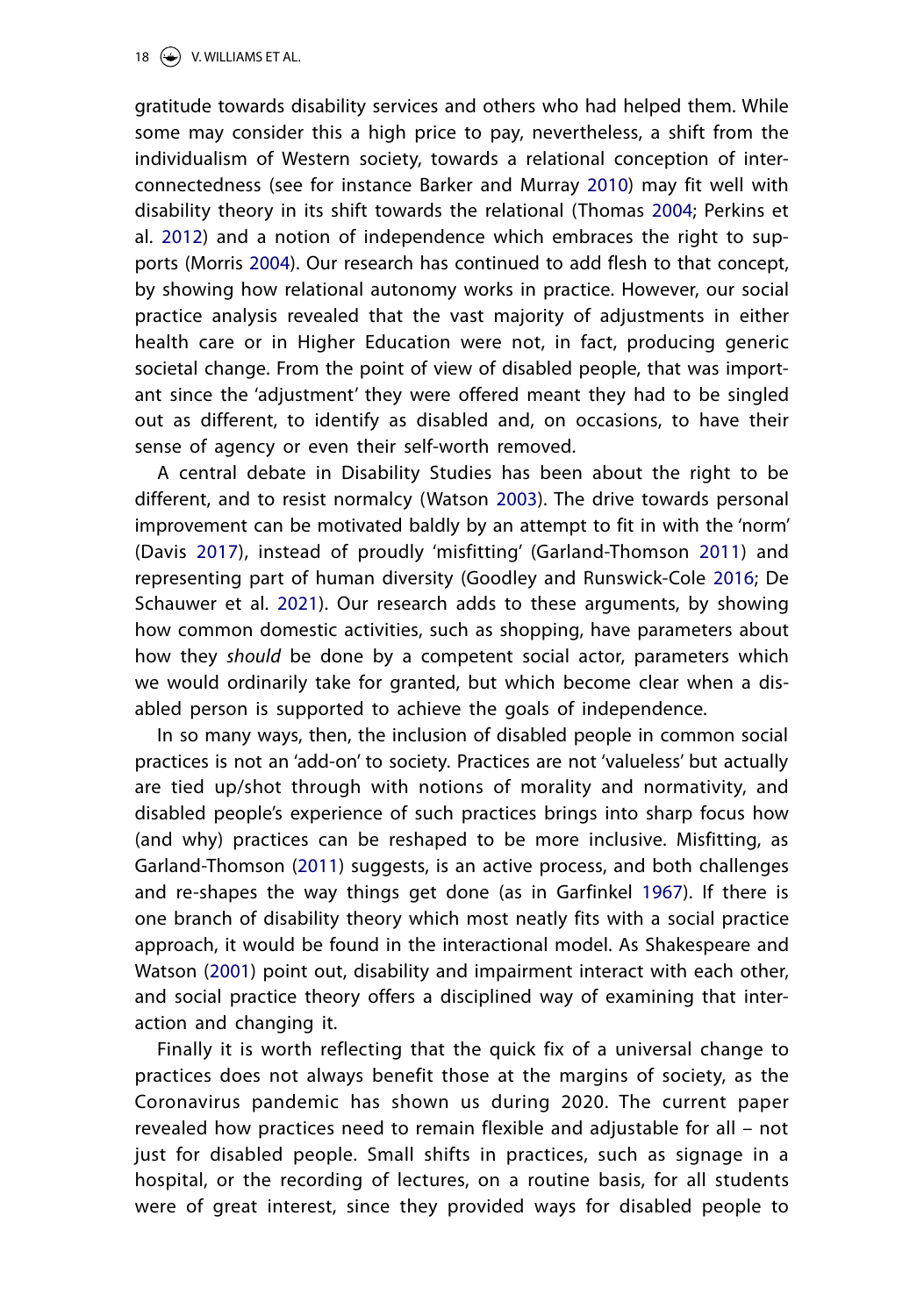participate without having to be 'singled out' as misfits. It was equally true also that the dramatic changes we observed via musical technology gave people opportunities they would never have otherwise had. The inclusion of all members of society depends on closer listening and learning from groups of people who are commonly excluded from the mainstream, and our research has shown how disabled people must be at the forefront of those changes.

#### **Acknowledgements**

We acknowledge gratefully the contributions made by the whole 'Getting Things Changed' team, all participants in our research, and particularly the co-production groups, many of whom remained active after the project was complete. That includes the student co-researchers, the Forget-Me-Not Research Group and the Misfits Theatre Company.

In memory of Dr. Sue Porter.

### **Disclosure statement**

No potential conflict of interest was reported by the authors.

### **Funding**

The research was funded by a grant from the Economic and Social Science Research Council (ESRC) [grant number ES/M008339/1].

#### **References**

- <span id="page-18-0"></span>Alkemeyer, T., and N. Buschmann. [2017.](#page-2-0) "Learning in and across Practices: Enablement as Subjectivation." In *The Nexus of Practices: Connections, Constellations, Practitioners*, edited by A. Hui, T. Schatzki and E. Shove, 8–23. Oxford: Routledge.
- <span id="page-18-3"></span>Antaki, C. [2012](#page-4-0). "What Actions Mean, to Whom, and When." *Discourse Studies* 14 (4): 493–498. doi:[10.1177/1461445611433959.](https://doi.org/10.1177/1461445611433959)
- <span id="page-18-5"></span>Antaki, C., W. Finlay, C. Walton, and L. Pate. [2008.](#page-12-0) "Offering Choices to People with Intellectual Disabilities: An Interactional Study." *Journal of Intellectual Disability Research: JIDR* 52 (12): 1165–1175. doi[:10.1111/j.1365-2788.2008.01101.x.](https://doi.org/10.1111/j.1365-2788.2008.01101.x)
- <span id="page-18-6"></span><span id="page-18-2"></span>Antaki, C., and J. Webb. [2019](#page-4-1). "When the Larger Objective Matters More: Support Workers' Epistemic and Deontic Authority over Adult Service-Users." *Sociology of Health & Illness* 41 (8): 1549–1566. doi:[10.1111/1467-9566.12964](https://doi.org/10.1111/1467-9566.12964).
- <span id="page-18-8"></span>Barker, C., and S. Murray. [2010.](#page-17-0) "Disabling Postcolonialism Global Disability Cultures and Democratic Criticism." *Journal of Literary & Cultural Disability Studies* 4 (3): 219–236. doi[:10.3828/jlcds.2010.20](https://doi.org/10.3828/jlcds.2010.20).
- <span id="page-18-4"></span>Barnes, B. [2001](#page-7-0). "Practice as Collective Action." In *The Practice Turn in Contemporary Theory*, edited by T. Schatski, K. K. Cetina, and E. Von Savigny, 25–36. London: Routledge.
- <span id="page-18-1"></span>Barnes, C. [2003.](#page-3-0) "What a Difference a Decade Makes: Reflections on Doing 'Emancipatory' Disability Research." *Disability & Society* 18 (1): 3–17. doi:[10.1080/713662197.](https://doi.org/10.1080/713662197)
- <span id="page-18-7"></span>Bournemouth Symphony Orchestra (BSO). [2018.](#page-15-0) "A Year of BBC Resound - BBC Relaxed Prom Blog: 27 August 2018." Accessed 14 June 2021. [https://bsolive.com/](https://bsolive.com/news/a-year-of-bso-resound/) [news/a-year-of-bso-resound/](https://bsolive.com/news/a-year-of-bso-resound/)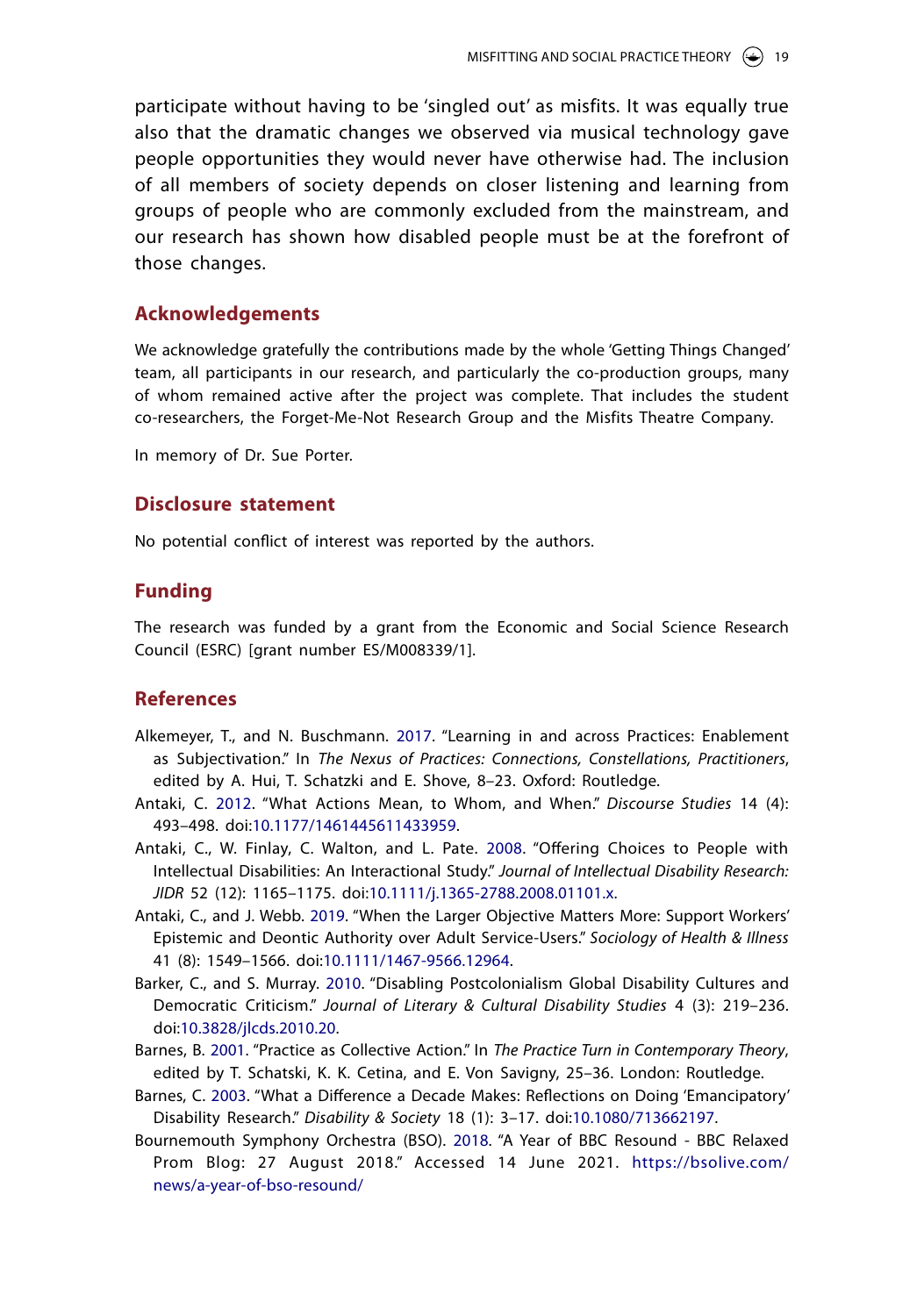- <span id="page-19-8"></span>Braun, V., and V. Clarke. [2013.](#page-3-1) *Successful Qualitative Research: A Practical Guide for Beginners*. London: Sage.
- <span id="page-19-23"></span>British Broadcasting Corporation (BBC). [2020.](#page-14-0) "BBC Music Day: The South West Open Youth Orchestra at the Colston Hall in Bristol (2016)." Accessed 14 June 2021. [http://](http://www.bbc.co.uk/programmes/p03z4pgm) [www.bbc.co.uk/programmes/p03z4pgm](http://www.bbc.co.uk/programmes/p03z4pgm)
- <span id="page-19-25"></span>Davis, L. [2017.](#page-17-1) "Introduction: Disability, Normality and Power." In *The Disability Studies Reader*, edited by L. Davis, 5th ed., 1–16. New York: Routledge.
- <span id="page-19-27"></span>De Schauwer, E., S. Daelman, H. Vandenbussche, S. Sergeant, I. Van de Putte, and B. Davies. [2021.](#page-17-2) "Desiring and Critiquing Humanity/Ability/Personhood: Disrupting the Ability/Disability Binary." *Disability & Society* 36 (2): 286–305. doi[:10.1080/09687599.2020.1735306.](https://doi.org/10.1080/09687599.2020.1735306)
- <span id="page-19-20"></span><span id="page-19-11"></span>Dowling, S., V. Williams, J. Webb, M. Gall, and D. Worrall. [2019](#page-5-0). "Managing Relational Autonomy in Interactions: People with Intellectual Disabilities." *Journal of Applied Research in Intellectual Disabilities: JARID* 32 (5): 1058–1066. doi:[10.1111/jar.12595](https://doi.org/10.1111/jar.12595).
- <span id="page-19-12"></span><span id="page-19-2"></span>Equality Act. [2010.](#page-1-0) <https://www.legislation.gov.uk/ukpga/2010/15/contents>
- <span id="page-19-18"></span><span id="page-19-17"></span>Forget-me-Not Research Group. [2019](#page-7-1). *Dementia Talk: Communication Training Videos*. Bristol: University of Bristol. Accessed 14 June 2021. [http://www.bristol.ac.uk/sps/gettingth](http://www.bristol.ac.uk/sps/gettingthingschanged/)[ingschanged/](http://www.bristol.ac.uk/sps/gettingthingschanged/)
- <span id="page-19-15"></span>Foucault, M. [1982.](#page-7-2) "The Subject and Power." *Critical Inquiry* 8 (4): 777–795. doi:[10.1086/448181](https://doi.org/10.1086/448181).
- Gall, M. forthcoming. "Technology and Change: Open Orchestras for Young People with Special Educational Needs/Disabilities."
- <span id="page-19-29"></span>Garfinkel, H. [1967](#page-17-3). *Studies in Ethnomethodology*. Malden: Polity Press.
- <span id="page-19-28"></span><span id="page-19-6"></span>Garland-Thomson, R. [2011](#page-2-1). "Misfits: A Feminist Materialist Disability Concept." *Hypatia* 26 (3): 591–609. doi[:10.1111/j.1527-2001.2011.01206.x](https://doi.org/10.1111/j.1527-2001.2011.01206.x).
- <span id="page-19-21"></span>Goldsmith, S. [2000](#page-13-0). *Universal Design*. Abingdon: Taylor & Francis.
- <span id="page-19-16"></span>Goodley, D. [2017.](#page-7-3) *Disability Studies: An Interdisciplinary Introduction*. 2nd ed. London: Sage.
- <span id="page-19-26"></span>Goodley, D., and K. Runswick-Cole. [2016.](#page-17-4) "Becoming Dishuman: Thinking about the Human through Dis/Ability." *Discourse: studies in the Cultural Politics of Education* 37 (1): 1–15. doi[:10.1080/01596306.2014.930021.](https://doi.org/10.1080/01596306.2014.930021)
- <span id="page-19-24"></span><span id="page-19-5"></span>Hargreaves, T. [2011.](#page-2-2) "Practice-Ing Behaviour Change: Applying Social Practice Theory to Pro-Environmental Behaviour Change." *Journal of Consumer Culture* 11 (1): 79–99. doi[:10.1177/1469540510390500](https://doi.org/10.1177/1469540510390500).
- <span id="page-19-1"></span>Hedge, N., and A. MacKenzie. [2012](#page-1-1). "Putting Nussbaum's Capability Approach to Work: Re-Visiting Inclusion." *Cambridge Journal of Education* 42 (3): 327–344. doi:[10.1080/030](https://doi.org/10.1080/0305764X.2012.706252) [5764X.2012.706252](https://doi.org/10.1080/0305764X.2012.706252).
- <span id="page-19-9"></span>Heritage, J., and S. Clayman. [2010.](#page-4-2) *Talk in Action: Interactions, Identities and Institutions*. Chichester: Wiley-Blackwell.
- <span id="page-19-13"></span><span id="page-19-4"></span>Heslop, P., S. Read, and F. Dunwoodie Stirton. [2018](#page-2-3). "The Provision of Reasonable Adjustments for People with Learning Disabilities Using Hospital Services: Findings from Freedom of Information Requests to Clinical Commissioning Groups and Hospital Trusts." *British Journal of Learning Disabilities* 46 (4): 258–267. doi[:10.1111/bld.12244.](https://doi.org/10.1111/bld.12244)
- <span id="page-19-22"></span><span id="page-19-0"></span>Hui, A., T. Schatzki, and E. Shove, eds. [2017.](#page-1-2) *The Nexus of Practices: Connections, Constellations, Practitioners*. Oxford: Routledge.
- <span id="page-19-10"></span>Mental Capacity Act. [2005](#page-5-1). <https://www.legislation.gov.uk/ukpga/2005/9/contents>
- <span id="page-19-19"></span><span id="page-19-3"></span>Merchant, W., V. Mason-Angelow, S. D'Evelyn, S. Read, S. Trahar, and S. Porter. [2018](#page-2-4). "Changing Academia: Disabled Students and Staff in Universities." In *Getting Things Changed Team*, *Final Report*, Chapter 6, 28–31. Accessed 14 June 2021. [http://www.](http://www.bristol.ac.uk/media-library/sites/sps/images/gettingthingschanged/Final%20GTC%20report_web.pdf) [bristol.ac.uk/media-library/sites/sps/images/gettingthingschanged/Final%20GTC%20re](http://www.bristol.ac.uk/media-library/sites/sps/images/gettingthingschanged/Final%20GTC%20report_web.pdf)[port\\_web.pdf](http://www.bristol.ac.uk/media-library/sites/sps/images/gettingthingschanged/Final%20GTC%20report_web.pdf)
- <span id="page-19-14"></span><span id="page-19-7"></span>Merchant, W., S. Read, S. D'Evelyn, C. Miles, and V. Williams. [2020](#page-3-2). "The Insider View: Tackling Disabling Practices in Higher Education Institutions." *Higher Education* 80 (2): 273–287. doi:[10.1007/s10734-019-00479-0](https://doi.org/10.1007/s10734-019-00479-0).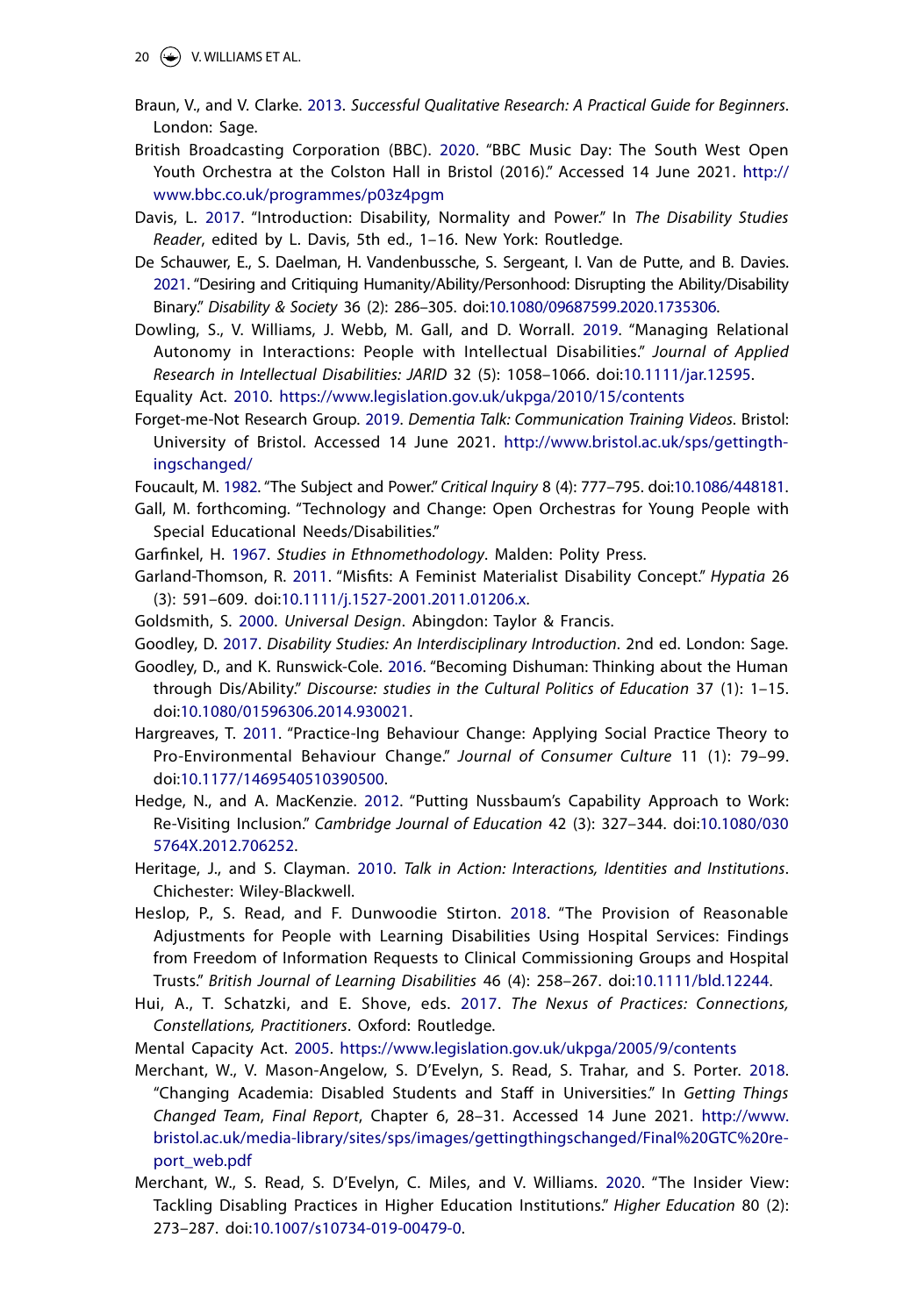- <span id="page-20-17"></span>Misfits Theatre Company. [2018](#page-8-0). "A Good Match." Accessed 14 June 2021. [www.bristol.](http://www.bristol.ac.uk/sps/gettingthingschanged/videos/) [ac.uk/sps/gettingthingschanged/videos/](http://www.bristol.ac.uk/sps/gettingthingschanged/videos/)
- <span id="page-20-24"></span>Morris, J. [2004](#page-17-5). "Independent Living and Community Care: A Disempowering Framework." *Disability & Society* 19 (5): 427–442. doi[:10.1080/0968759042000235280](https://doi.org/10.1080/0968759042000235280).
- <span id="page-20-7"></span>Nind, M., and H. Vinha. [2014.](#page-3-3) "Doing Research Inclusively: Bridges to Multiple Possibilities in Inclusive Research." *British Journal of Learning Disabilities* 42 (2): 102–109. doi[:10.1111/](https://doi.org/10.1111/bld.12013) [bld.12013](https://doi.org/10.1111/bld.12013).
- <span id="page-20-15"></span><span id="page-20-3"></span>Oliver, M., and C. Barnes. [2012](#page-1-3). *The New Politics of Disablement*. Basingstoke: Palgrave Macmillan.
- <span id="page-20-20"></span>Open Up Music. [2020.](#page-14-1) "Open Orchestras." Accessed 14 June 2021. [https://www.openorches](https://www.openorchestras.org/)[tras.org/](https://www.openorchestras.org/)
- <span id="page-20-23"></span>Perkins, M., M. Ball, F. Whittington, and C. Hollingsworth. [2012](#page-17-6). "Relational Autonomy in Assisted Living: A Focus on Diverse Care Settings for Older Adults." *Journal of Aging Studies* 26 (2): 214–225. doi[:10.1016/j.jaging.2012.01.001](https://doi.org/10.1016/j.jaging.2012.01.001).
- Read, S., P. Heslop, S. Turner, V. Mason-Angelow, N. Tilbury, C. Miles, and C. Hatton. 2018. "Disabled People's Experiences of Accessing Reasonable Adjustments in Hospitals: A Qualitative Study." *BMC Health Services Research* 18 (1): 931. doi:[10.1186/s12913-018-3757-7](https://doi.org/10.1186/s12913-018-3757-7).
- <span id="page-20-14"></span><span id="page-20-6"></span>Read, S., V. Williams, P. Heslop, V. Mason-Angelow, and C. Miles. [2018](#page-3-4). "Being a Disabled Patient: Negotiating the Social Practices of Hospitals in England." *Social Inclusion* 6 (2): 74–2803. doi:[10.17645/si.v6i2.1308.](https://doi.org/10.17645/si.v6i2.1308)
- <span id="page-20-0"></span>Reckwitz, A. [2002](#page-1-4). "Toward a Theory of Social Practices: A Development in Culturalist Theorizing." *European Journal of Social Theory 5* (2): 243-263. doi[:10.1177/13684310222225432.](https://doi.org/10.1177/13684310222225432)
- <span id="page-20-22"></span>Rinkinen, J., M. Jalas, and E. Shove. [2015.](#page-16-0) "Object Relations in Accounts of Everyday Life." *Sociology* 49 (5): 870–885. doi[:10.1177/0038038515577910](https://doi.org/10.1177/0038038515577910).
- <span id="page-20-12"></span>Robinson, J. [2014.](#page-4-3) "Overall Structural Organisation." In *The Handbook of Conversation Analysis*, edited by J. Sidnell and T. Stivers, 257–280. Chichester: Wiley-Blackwell.
- <span id="page-20-8"></span>Saldaña, J. [2015](#page-4-4). *The Coding Manual for Qualitative Researchers*. 3rd ed.. London: Sage.
- <span id="page-20-4"></span>Schatzki, T. [1996.](#page-2-5) *Social Practices: A Wittgensteinian Approach to Human Activity and the Social*. Cambridge: Cambridge University Press.
- <span id="page-20-5"></span><span id="page-20-1"></span>Schatzki, T. [2001](#page-1-5). "Introduction: Practice Theory." In *The Practice Turn in Contemporary Theory*, edited by T. Schatzki, K. K. Cetina, and E. Von Savigny, 1–14. London: Routledge.
- <span id="page-20-11"></span><span id="page-20-10"></span>Schatzki, T. [2017](#page-4-5). "Sayings, Texts and Discursive Formations." In *The Nexus of Practices: Connections, Constellations, Practitioners*, edited by A. Hui, T. Schatzki, and E. Shove, 126–140. Oxford: Routledge.
- <span id="page-20-16"></span>Shakespeare, T. [2006.](#page-7-4) *Disability Rights and Wrongs*. Abingdon: Routledge.
- <span id="page-20-25"></span>Shakespeare, T., and N. Watson. [2001](#page-17-7). "The Social Model of Disability: An Outdated Ideology?" In *Exploring Theories and Expanding Methodologies: Where We Are and Where We Need to Go*, edited by S. Barnatt and B. Altman, 9–28. Bingley: Emerald.
- <span id="page-20-19"></span><span id="page-20-18"></span>Shove, E. [2014](#page-12-1). "Putting Practice into Policy: Reconfiguring Questions of Consumption and Climate Change." *Contemporary Social Science* 9 (4): 415–429. doi:[10.1080/215820](https://doi.org/10.1080/21582041.2012.692484) [41.2012.692484](https://doi.org/10.1080/21582041.2012.692484).
- <span id="page-20-21"></span><span id="page-20-2"></span>Shove, E., M. Pantzar, and M. Watson. [2012.](#page-1-6) *The Dynamics of Social Practice: Everyday Life and How It Changes*. London: Sage.
- <span id="page-20-9"></span>Sidnell, J. and T. Stivers, eds. [2014.](#page-4-6) *The Handbook of Conversation Analysis*. Chichester: Wiley-Blackwell.
- <span id="page-20-13"></span>Tarleton, B., and D. Turney. [2020.](#page-6-0) "Understanding 'Successful Practice/s' with Parents with Learning Difficulties When There Are Concerns about Child Neglect: The Contribution of Social Practice Theory." *Child Indicators Research* 13 (2): 387–409. doi:[10.1007/](https://doi.org/10.1007/s12187-019-09682-y) [s12187-019-09682-y](https://doi.org/10.1007/s12187-019-09682-y).